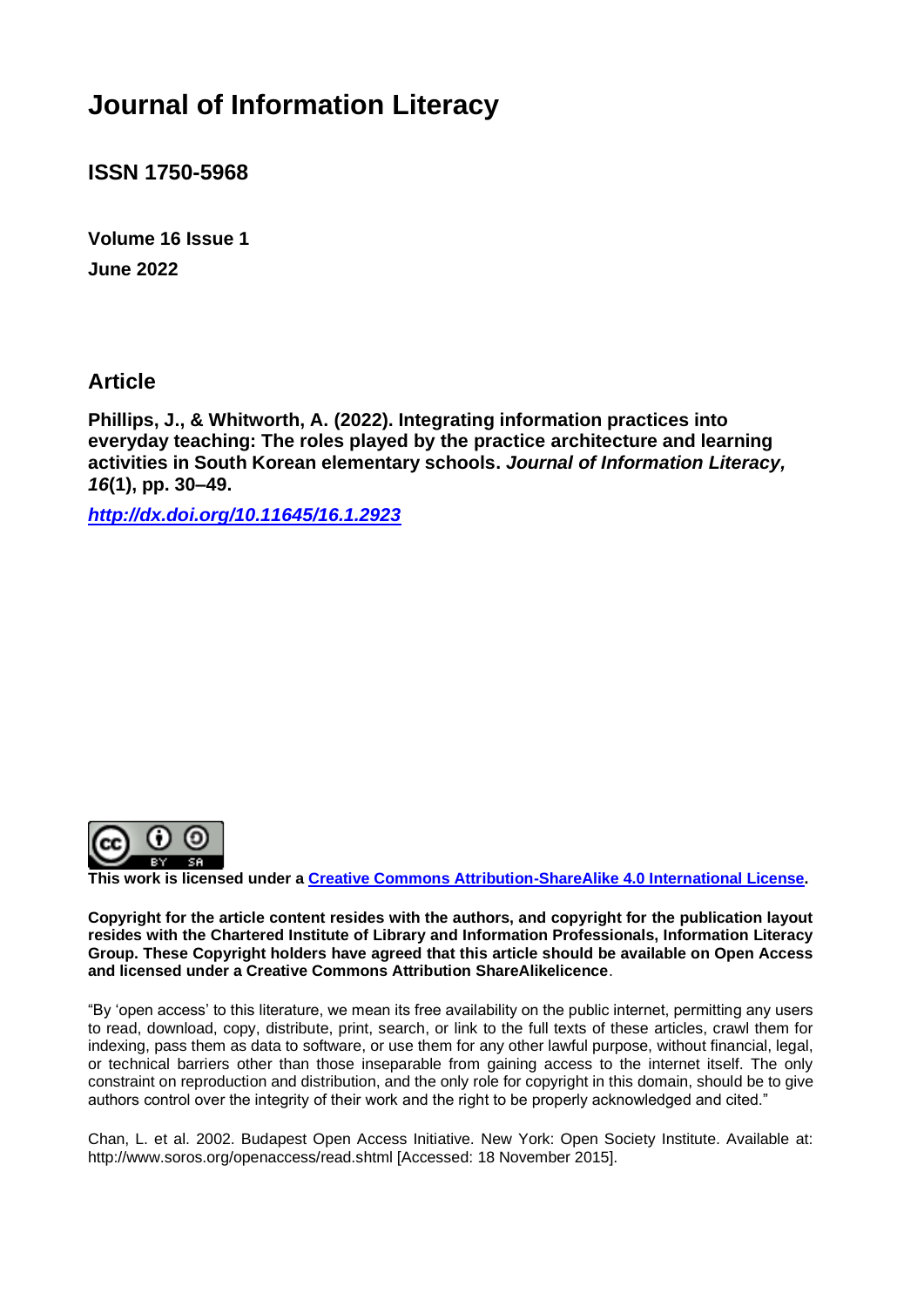# **Integrating information practices into everyday teaching: The roles played by the practice architecture and learning activities in South Korean elementary schools**

**Jonathan Phillips, English Teacher, English Department, Geochang International School. Email: [jonathan@greyj5.com](mailto:jonathan@greyj5.com)**

**Andrew Whitworth, Director of Teaching and Learning Strategy, Manchester Institute of Education, University of Manchester. Email: [Drew.Whitworth@manchester.ac.uk](mailto:Drew.Whitworth@manchester.ac.uk) Twitter: [@DrewWhitworth1](https://twitter.com/DrewWhitworth1) ORCID: [0000-0002-9971-4665](https://orcid.org/0000-0002-9971-4665)**

## **Abstract**

This paper reports on the information practices and information literacy (IL) skills of South Korean elementary school students from the perspectives of working teachers. Key to this investigation was the notion of information practice, and how this is shaped by the practice architecture found in an educational setting. A sequential mixed design was undertaken to investigate these ideas which consisted of exploratory interviews with 4 elementary school teachers and was followed by a questionnaire which analysed the responses of 314 elementary school teachers. Findings indicate that in this setting, teachers, students and pre-set curricular content serve as the most frequently used information sources for students during their everyday classes. We pay specific attention to the ongoing centrality of the *textbook*, in its traditional paper format, to the ways in which teachers design learning activities, and suggest that this limits the diversity of informational approaches to which young South Korean learners are exposed. While these learners are engaged, they are limited in terms of informational genre since teachers and textbooks were found to be dominant information proxies. Activities in which students engage in active seeking or scanning are rarer. Contexts with such a configuration may be hindering the development of critical information literacy skills that are vital in dealing with the abundance of information faced by individuals today.

# **Keywords**

information behaviour; information literacy; information sources; instructional design; South Korea

# **1. Introduction**

Conducted in 2017 as part of a Master's dissertation during which time the author was an English teacher at a public elementary school in South Korea, this paper reports on research into how elementary schools in South Korea, shape and enable the information literacy (IL) practices of their students in particular ways (Lloyd, 2017). Attention was paid to how information practices are developed and sustained with a particular focus on factors such as local culture, policies & procedures, provided media, technologies, and teacher perspectives. These context specific factors collectively form part of the practice architecture (Kemmis et al., 2014) which influence how students learn to navigate through their 'information landscapes' (Lloyd, 2010a, 2017).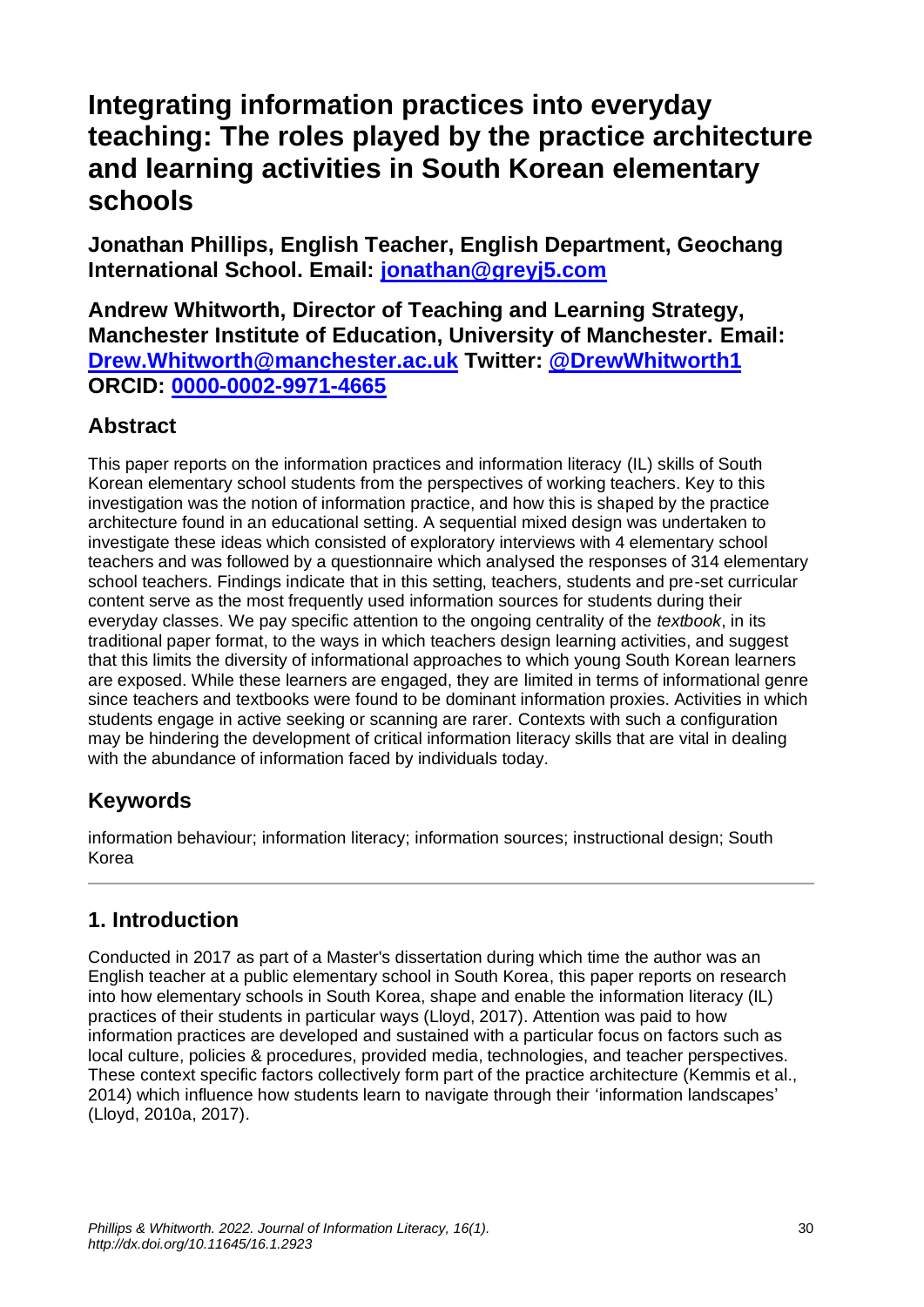While there is some prior research in the Korean language (Chung et al., 2007; Song, 2015; Park & Lee, 2011), and some studies of South Korean high schools and universities (Kim & Yang, 2016; Shin, 2015), this is the first English publication detailing a study of information literacy in the South Korean public elementary school system. Through the analysis of qualitative research interviews with teachers and a questionnaire distributed across the Gyeongsangnam province of South Korea, we explore certain elements of the practice architecture and suggest how these influence the development of IL in this setting.

# **2. Literature review**

### **2.1 Information literacy as a learning activity**

Learning activities help students learn not only the content of a particular subject, but also IL skills and practices. For instance, in an activity where students read a book about the theory underpinning a scientific experiment, the students not only learn something about the theory and conduct of scientific experiments, but also something about the act of reading. Another example comes from presenting an assignment using, for example, a blogging platform. Through writing the assignment in this form, students not only deepen their knowledge about the subject matter, but also about how to use a blogging platform to communicate (cf. Sundin & Francke, 2009, discussed further below). These examples suggest that IL skills develop, not only through work that seeks to develop them directly, but also incidentally, as a by-product of other learning activities (Badke, 2012; Marsick & Watkins, 2001). In general, it may therefore be said that learning activities set the stage for the information practices that are to follow, where learning activities *prefigure* (enable or constrain) the information practices that are possible in a given context (Kemmis et al., 2014; Lloyd, 2010b).

Examples of information practices that may be prefigured include those identified by McKenzie (2003), which cover a range of everyday information practices, with 'active seeking' being the most autonomous, followed by 'active scanning', 'non-directed monitoring' and lastly and least autonomous, 'by proxy'. For instance, reading a book about a scientific experiment is an example of connecting with information 'by proxy' because it is the teacher who refers the learning material to the students. However, if the teacher wants the students to make a poster which compares different types of related experiments, and then tasks them with finding information on the internet about this, then the students would be engaged in 'active seeking', since they would be actively planning how to obtain the specific information they need (McKenzie, 2003). Hence, the idea that learning activities prefigure certain information practices may be broadened to the idea of how certain pedagogical styles, such as a student-centred learning pedagogy, will prefigure certain information practices. Indeed, other information practices, such as critiquing, collating and presenting information in ways that others may understand (Smith Macklin, 2001), reminiscent of the 'informed learning' approach of Bruce (2008) may also come into play depending on the pedagogical approach taken by the teacher.

The factors that guide the choice of whether to use certain learning activities or information sources over others are not always solely based on pedagogical goals. Other contextual factors are at play which could influence these decisions. These factors can be explained by the theory of practice architectures (Kemmis et al., 2014) - a theoretical lens which sheds light on how the 'bundles' of practices and arrangements (Schatzki, 2010) within an educational setting might prefigure the learning activities and information practices that students perform.

### **2.2 Practice and practice architecture**

A short description of the nature of practice will be helpful in clarifying the meaning of a practice architecture. Schatzki (2005, p. 11) conceives of a practice as consisting of 'arrays of human activity...[which] interweave with ordered constellations of nonhuman entities ... [and are] centrally organized around shared practical understandings.'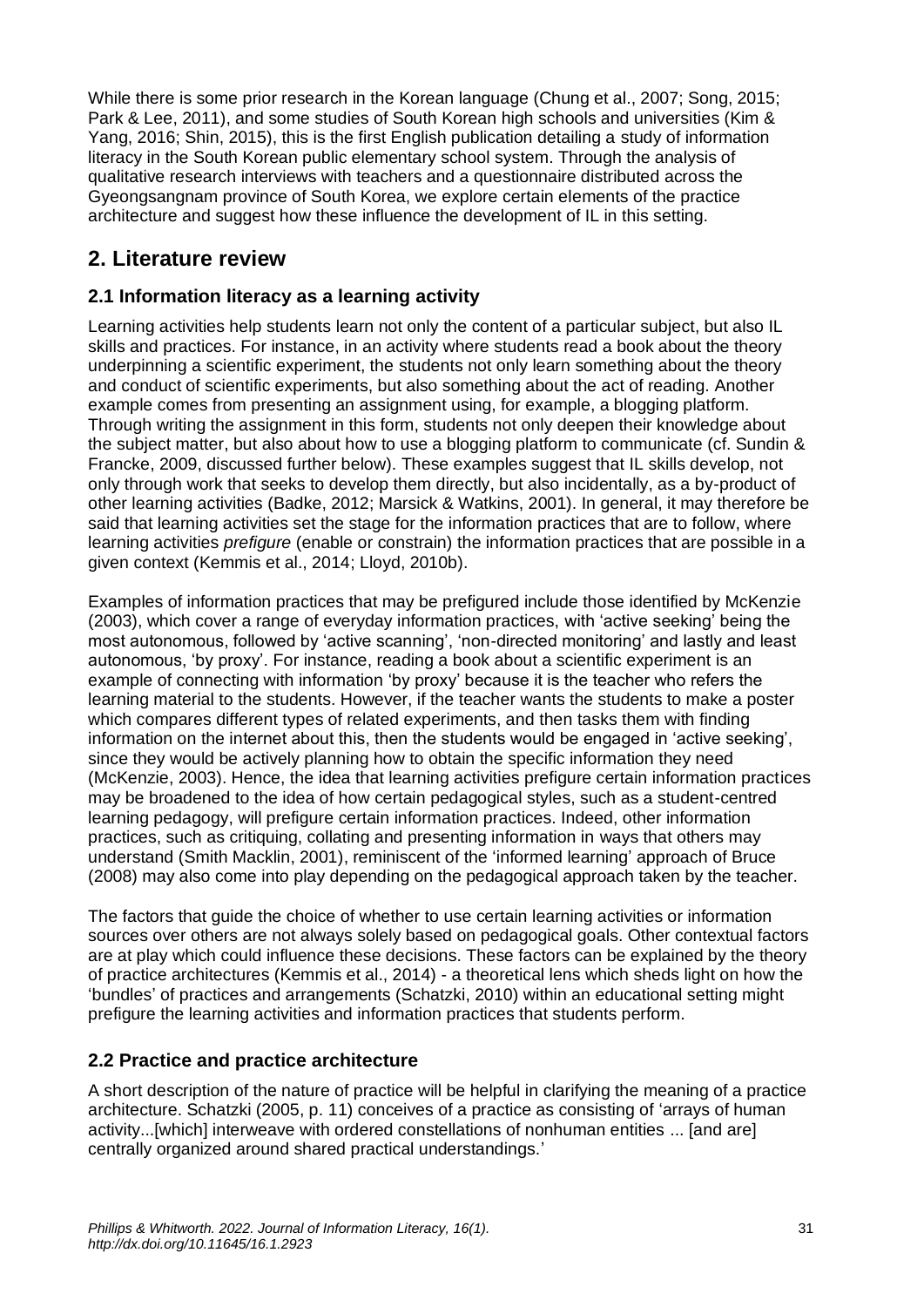Activities are 'temporal-spatial' events (Schatzki, 2010, p. 171), meaning that they occur at some location at a particular time, yet are also 'oriented towards the future and in response to the past.' (Schatzki, 2010, p. 171). Practices are in constant interaction with certain material arrangements in that time and place, such as 'people, artefacts, organisms and things' which interact to create 'practice-arrangement bundles': '[a] practice-arrangement bundle is linked sets of organized doings and sayings that are performed amid…material arrangements.' (Schatzki, 2010, p. 77).

The theory of practice architectures suggests that these arrangements enable or constrain how information practices are conducted. Kemmis et al. (2014, p. 32) distinguish three types of arrangements that comprise a given practice architecture:

- 1. **Material-economic:** the arrangements concerned with the physical objects related to a practice and which enable or constrain what can be *done*. An example may be the presence of internet connected tablets in a classroom.
- 2. **Cultural-discursive:** the arrangements that make possible the language and discourse of a practice and enable or constrain what can be *said*. For example, some information sources might contain sensitive content which cannot be used in certain cultural contexts.
- 3. **Social-political:** the arrangements that lead to the people and objects of a practice being in relationships with one another in certain ways. These arrangements enable or constrain the way people or things *relate* to each other. For example, teacher-centred teaching approaches will foster a certain kind of relationship between teachers and students. One where the teacher may be required to act as a disciplinarian, and the student as an attentive listener.

These three sets of arrangements represent the blueprints which structure the kinds of information practices that occur in a given setting; they define the spaces within which different information modalities (epistemic, social and corporeal: Lloyd, 2010a) are experienced and, thus, IL develops in a rounded manner: 'When we enact IL, we are referencing the realities of a social site, such as the knowledges and ways of knowing (activities and skills) that are valued and legitimised' in that setting (Lloyd, 2017, p. 96).

For example, teachers may be restricted to a lecture style teaching method because of a school policy, such as one that restricts a certain level of noise from being breached. This might oblige students to stay quiet and focus on their teachers to gain information instead of learning from peers, as activities requiring group work would be constrained because of the noise that this would create, which in turn impacts the IL benefits that these group activities might generate. This aspect of the practice architecture, i.e. the noise policy, constrains what learning activities teachers could adopt, and in turn, impacts upon what information activities students could perform.

### **2.3 Prior studies of IL in schools**

While our interest lies specifically with the practices evident in the setting of South Korean elementary schools, there are useful insights to be drawn from some prior studies of other levels of schooling. Sundin and Francke (2009) researched pupils in upper secondary schools using a practice-based approach. They state that:

By practice, we mean various manifestations of repeated activities… For example, the activities of cutting and pasting text segments and rearranging texts can manifest themselves as different information practices: as either plagiarism or artistic practice, depending on the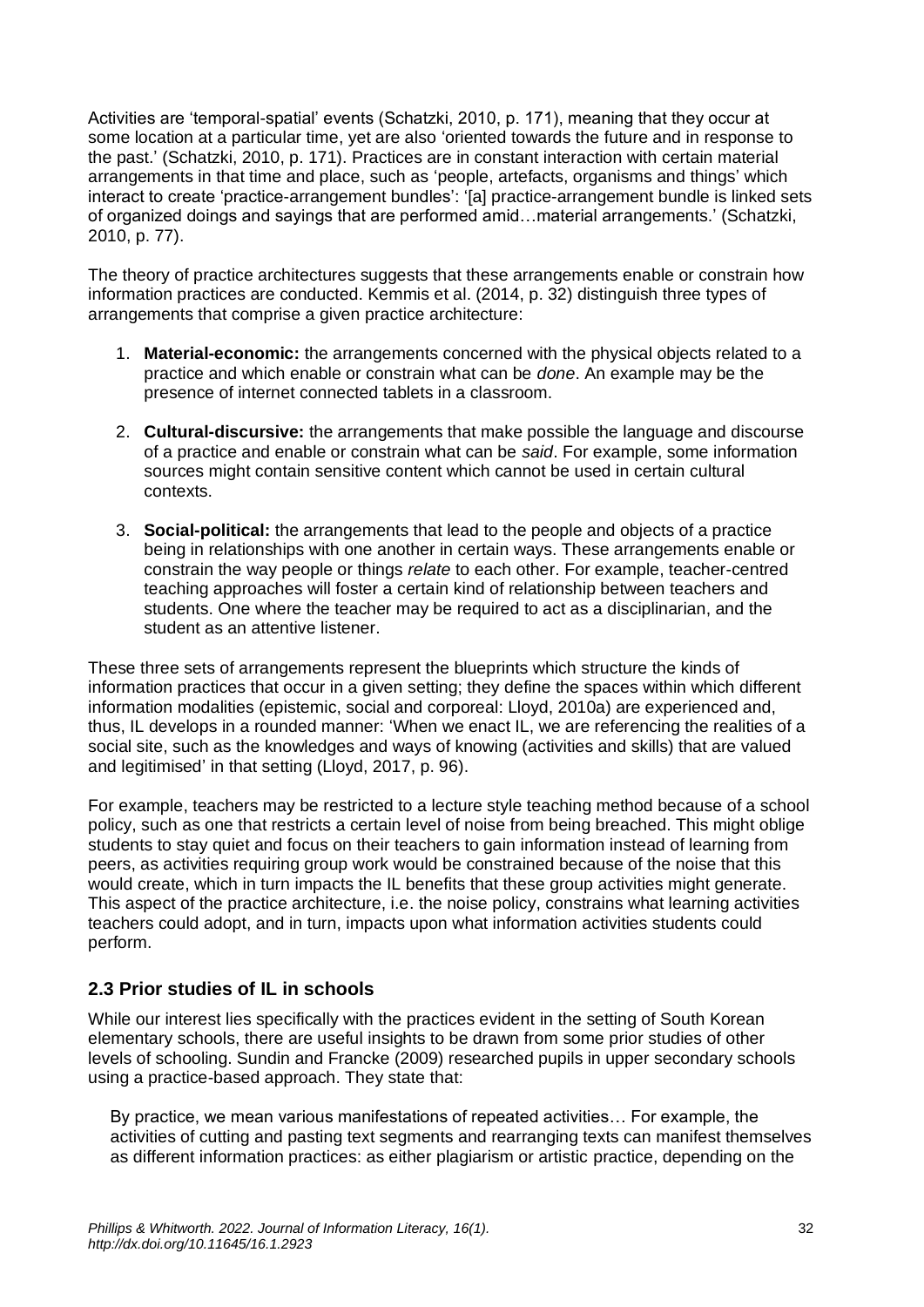social meaning of the activities. The relation between tools and practices is not onedirectional; just as tools influence practices…tools are also created and attributed meaning as part of people's practices in different communities. (p. 3)

Sundin and Francke (2009) see this 'attribution of meaning' as evident in how their studied learners have reacted to the rise of user-generated online content, particularly Wikipedia. The meaning assigned, by learners, to this (at the time) new informational resource has meant that 'pupils are no longer dependent on carefully selected textbooks or the authoritative collections in the school library' (Sundin & Francke, 2009, p. 2). Yet learners remain aware of the potential deficiencies in Wikipedia, or in other user-generated resources, such as blogs. Sundin and Francke (2009), in this paper and also in Francke and Sundin (2009), describe how teaching and learning practices that expose these pupils to these new and varied sources of information, and require them to work in these different *genres* (see also Whitworth, 2014, p. 9), instead develop a critical understanding of their potential. They adopt these new media within their information practice, and as a result develop critical perspectives on the credibility of other blogs, even those that manifest as 'serious' (Sundin & Francke, 2009, p. 13).

Our study was of the elementary rather than high school setting, but the work of authors such as Scardamalia and Bereiter (2006), using their 'Knowledge Forum' online platform, shows that even children of this young age can engage in knowledge-building dialogue in the classroom, including assessments of where they have gaps in information and knowledge and of whether they are working well as a team to solve a problem. As an example of this, when Lundh and Limberg (2008) observed classes in a Swedish village, they noted that the children were engaged in problem-centred learning. In turn, '…the information seeking process is shaped by the discursive practice[s] of school' (Lundh and Limberg, 2008, p. 92), yet these practices, and the architecture within which they reside, are not necessarily supportive of the information practices – particularly active seeking and scanning (McKenzie, 2003) – that contribute most readily to problem-solving. As Lundh and Limberg (2008) note, the departure point for their study was an earlier work by Davidsson et al. (2007), who showed that the use of ICT tools in Swedish elementary schools was 'surrounded by restrictions for the pupils' as the tools 'seemed to threaten the teachers' and librarians' occupational identities, their authority and control' (p. 92).

These studies are now several years old, and in South Korea, ICTs are used relatively frequently by teachers (Pang et al., 2015), but it remains a pertinent question as to whether the integration of these tools into the Korean elementary classroom has taken place in ways that help develop the necessary broad repertoire of information practices described, and called for, by authors such as McKenzie (2003), Bruce (2008), Whitworth (2020) and others. Resilient aspects of the practice architecture may influence practice in ways similar to those noted by Lundh and Limberg (2008).

For instance, Pang et al. (2015) note the existence of considerable pressure on South Korean teachers, both directly and indirectly, to teach in ways that help direct students to the passing of the college entrance exam: hence, using didactic methods oriented towards rote learning and recall. Studies such as those (in Korean) of Chung et al. (2007) and Song (2015) suggest that the textbook remains a very significant medium of learning in South Korea, albeit aimed at meeting different learning outcomes. Chung et al (2007) note that where United States textbooks are concerned with assisting learners to analyse and interpret information, the emphasis in the Korean textbooks was more on promoting engagement and curiosity. Song (2015) suggests that textbooks help South Korean students with identifying information needs and learning about how to present information, but less so with activities involving active seeking out of information.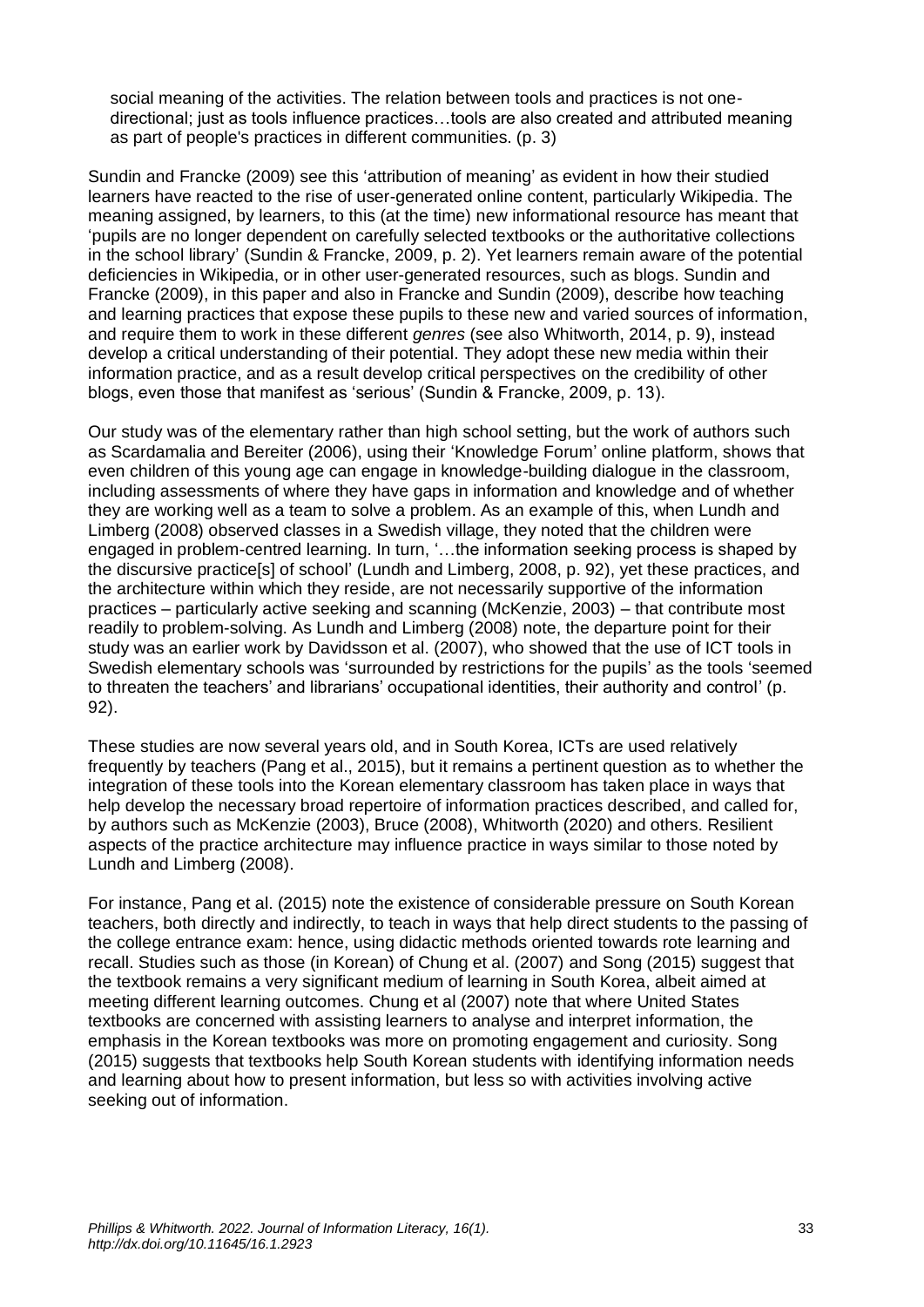### **2.4 Research aims and questions**

Given the lack of research into the information practices of South Korean elementary school students, and elementary schools in general, especially in light of, in recent years, the proliferation of digital media and the changing landscapes of educational settings, our interest in this research was, therefore, to ascertain the kinds of information practices that are currently being taught in elementary schools and whether they are of benefit to students given the fastchanging information context in which they live. In light of the theory of practice architectures, it would be prudent, furthermore, to ascertain how these practices are maintained. An analysis of this, or any other, practice architecture could lead to a better understanding of which of its elements hamper the integration of information practices into everyday lessons, and how currently used pedagogies and information sources could be modified to expose learners to a diverse array of information practices.

To achieve these aims, knowledge of the kinds of learning activities and information practices that currently take place in schools is required. Furthermore, data relating to the nature of the practice architecture would assist in clarifying the relationship between these two points of departure. Hence the following research questions guided this research:

- 1. What learning activities are common in South Korean elementary schools?
- 2. How do learning activities, and their corresponding practice architectures, shape the information practices of students in South Korean elementary schools?

### **3. Methodology**

This study followed an *exploratory sequential mixed design* (Creswell, 2009; Teddlie & Tashakkori, 2006). Sequential mixed designs can be used to explore an unknown context through an initial qualitative data collection phase, followed by a quantitative data collection phase 'to assist in the interpretation of the qualitative findings' (Creswell, 2009, p. 211) and to generalise qualitative findings (Morgan, 1998, as cited in Creswell, 2009, p. 211). The first stage aimed to collect qualitative data about learning activities, practice architectures and information practices through interviews of South Korean elementary school teachers. This data was used to:

(a) generate explanatory findings and

(b) to inform the design of the second stage of the research, an online quantitative questionnaire.

This was used to generalise the initial findings from the qualitative phase and to determine the distribution (Morse, 1986, as cited in Creswell, 2009) of different kinds of learning activities that are used by South Korean elementary school teachers as well as to ascertain to what extent elements of the practice architecture influence the practices of teachers and students. Each stage will be discussed in detail below.

### **3.1 Data collection and analysis**

### **3.1.1 Interviews**

The interviews served two main aims: (1) to obtain data to generate explanatory findings, and (2) to inform the design of the questionnaire. A semi-structured interview schedule which took on a conversational form was utilised. Initially, 'Grand tour' (Spradley, 1979 as cited in McCracken, 1988) question types were planned for to give interviewees conversational freedom, but during the interviews a more structured approach, where the researcher guided the interviewee along certain conversational pathways began to take form due to there being a language barrier between the researcher and interviewees.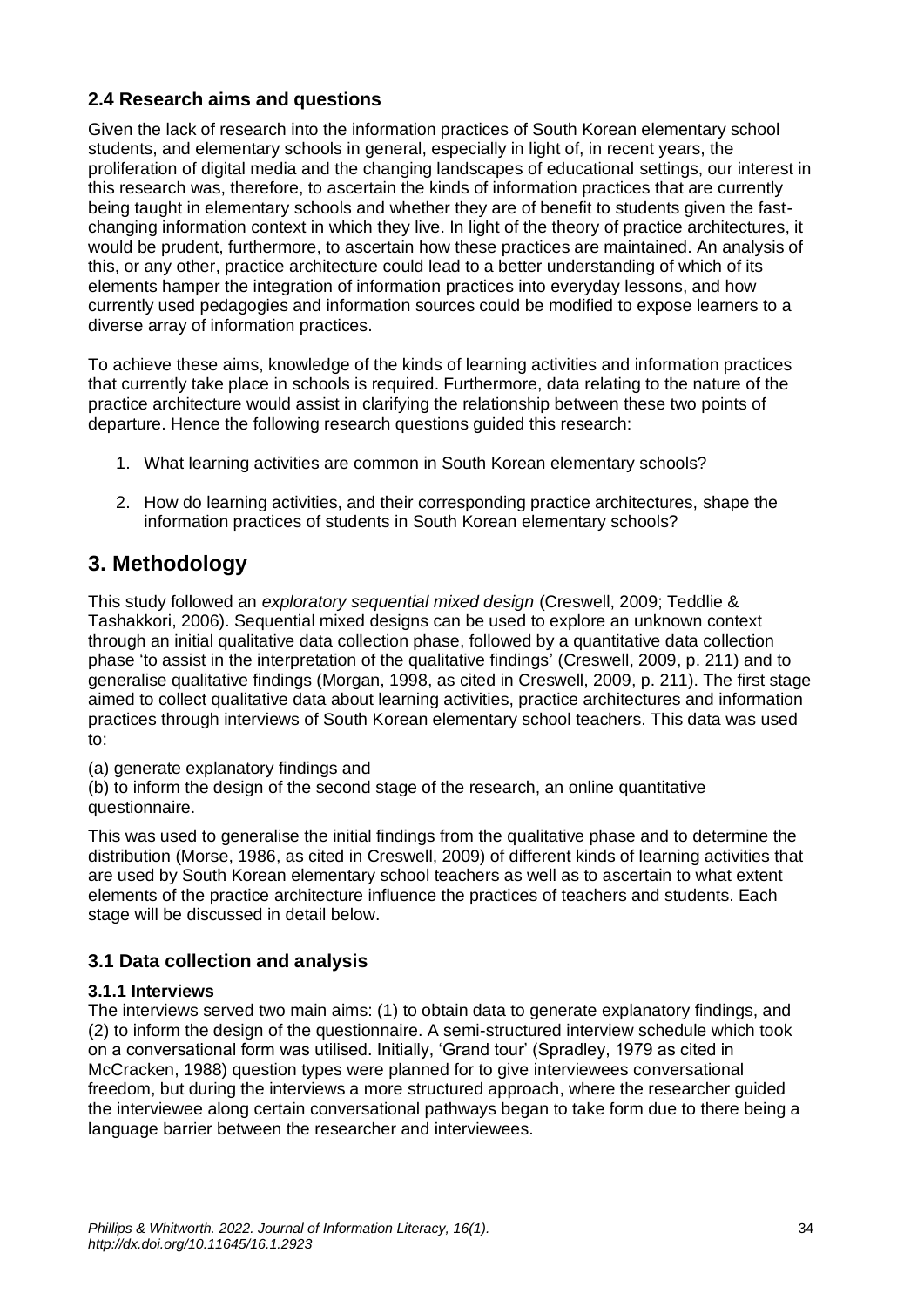#### **Participants.**

A total of 7 individuals were interviewed. The initial interviews were conducted with a native English elementary school teacher and an after school Korean English elementary teacher. Later interviews were conducted with four teachers from the same Korean elementary school over a period of 2 weeks. Then finally, a final interview was conducted with a Korean English elementary school teacher. Three interviews were excluded from the data set, the initial two interviews were excluded because those interviewees did not work under the same conditions as a typical elementary school teacher and because this research attempted to describe a typical Korean class, including these interviewees may have added atypical variables into the data. The final interview was excluded because this teacher worked in a private school, and so it was felt that he worked under different conditions to a typical Korean teacher. The findings should therefore be considered applicable to the South Korean public elementary schools only.

### **3.1.2 Analysis of the interview data for constructing the questionnaire**

Primary and secondary coding cycles were performed to analyse the data and were largely based on the theory and terminology found in Saldana (2009) and Tracy (2013). For the primary coding cycle, a two-pronged coding approach was undertaken where descriptive codes were used to represent elements of the practice architecture, while process codes were used to represent learning activities. Descriptive codes, in the case of this research, help to index what elements of the practice architecture are present in the data (Saldana, 2009, p. 70). Process codes, on the other hand, are often signified by their ending with 'ing' to indicate that they represent an ongoing activity such as a learning activity (p. 77). Data for this code must be deemed to be a learning activity, which may or may not have been a consequence of a teacher's instructions. An example of how the data was coded is found in table 3.1 below.

**Table 3.1:** Example of process and descriptive codes from an interview transcript.

| <b>Data</b>                                                                                                                                                                                                                                      | Code                           |
|--------------------------------------------------------------------------------------------------------------------------------------------------------------------------------------------------------------------------------------------------|--------------------------------|
| Kyle: Sometimes I teach them how to make PPT, and find<br>the information from the internet <sup>1</sup> because they don't know $\vert$ <sup>1</sup> LA – searching for information<br>how to find information from the Internet <sup>2</sup> . | ${}^{2}PA$ – student knowledge |
| Note, 'LA' represents the 'learning activity' group. 'Searching for information,' is a process code that represents the                                                                                                                          |                                |

Note. 'LA' represents the 'learning activity' group. 'Searching for information,' is a process code that represents the kind of activity taking place. 'PA' signifies the 'practice architecture' group and 'student knowledge' is a descriptive code that represents the element of the practice architecture represented in the data.

After this, the second coding cycle adhered to a *focussed* coding approach which involves grouping, firstly, the descriptive 'practice architecture' codes based on a common theme, and then grouping the process 'learning activity' codes based on a common theme as well (Saldana, 2009, p. 155). An example relating to the practice architecture group is shown in figure 3.1.

**Figure 3.1:** Example of coding scheme.

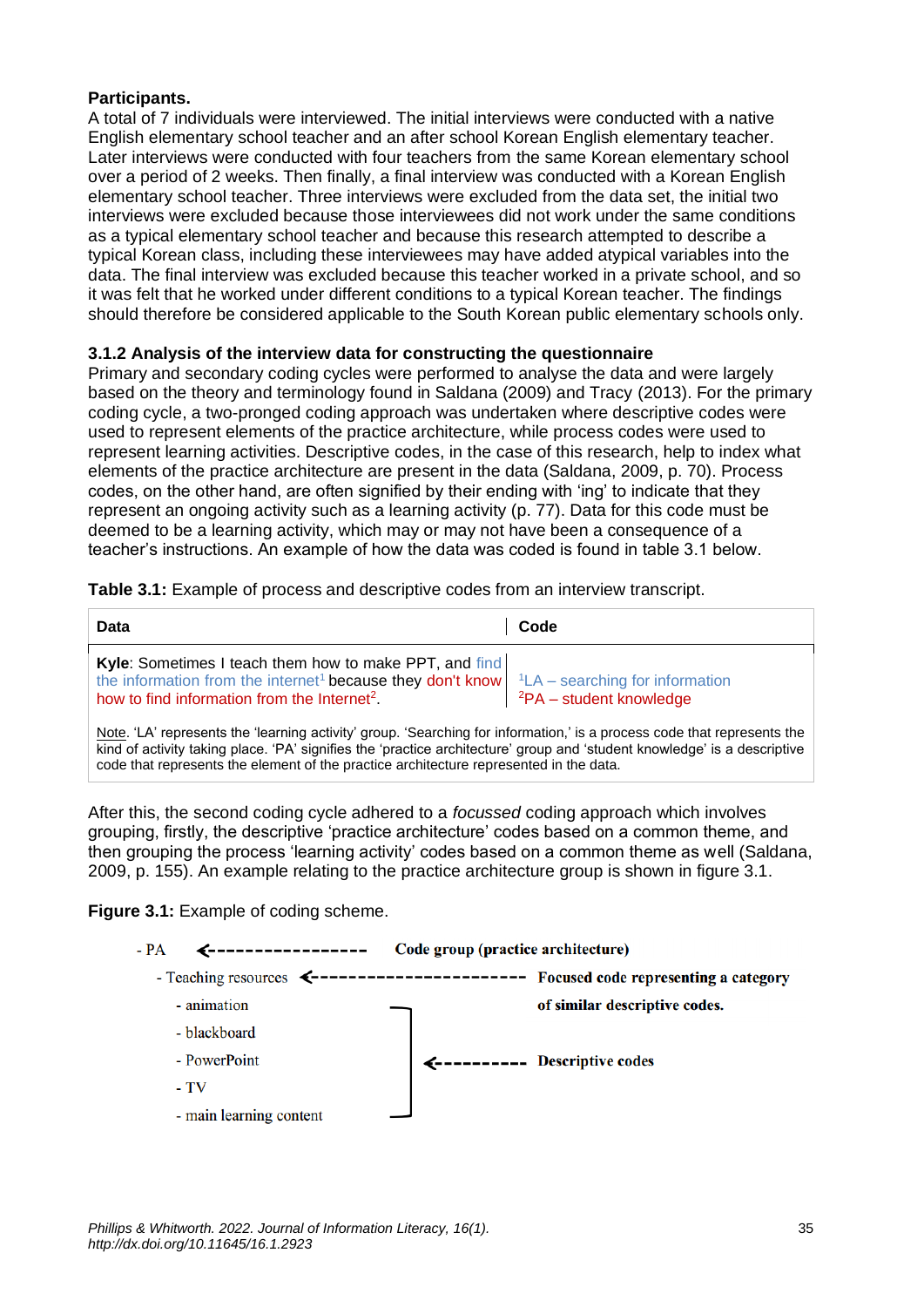Grouping descriptive and process codes by a common theme resulted in the list of categories found in table 3.2, each of which formed the basis of Likert type items for the questionnaire. For example, the 'content' category, representing a practice architecture, formed the basis of a Likert questionnaire item which asked respondents to indicate how strongly they agree or disagree with the following statement: 'this year, textbook content has limited me in preparing useful learning activities.' Similarly, the 'student centred' category, representing a studentcentred learning activity, formed the basis of a Likert item which asked respondents to indicate how often their students have performed a student-centred activity like pair/group work over the last year.

The interview data was analysed and coded further to generate findings that examined how learning activities and practice architectures shape the information practices of students. Throughout the analysis, theoretical notes, hunches and reflections were made to trigger and retain ideas as per Strauss's and Tracy's recommendations (1987 as cited in Lune & Berg, 2017; Tracy, 2013). This part of the analysis was iterative in nature, and, in a similar fashion to the initial coding cycles, was partly grounded in pertinent literature such as the theory of practice architectures and the relation it has to learning activities and information practices (Tracy, 2013).

|                 | <b>Focussed</b> | <b>Descriptive Code</b>    | <b>Interview extract</b>                         |
|-----------------|-----------------|----------------------------|--------------------------------------------------|
|                 | code            | example                    |                                                  |
| <b>Practice</b> | Teaching        | Colleagues' classes        | 'Korean teachers have to do open class           |
| architecture    | community       |                            | two times in one year. So, at that time I can    |
|                 |                 |                            | observe their class, other teachers' class.      |
|                 |                 |                            | And I can get a good source.' (Kevin)            |
|                 | Content         | Lesson consistency         | Researcher: So, one chapter, how do you          |
|                 |                 |                            | teach one chapter? Lesson plan. Is it the        |
|                 |                 |                            | same every chapter?                              |
|                 |                 |                            | Barry: Not especially different.                 |
|                 | Parents         | <b>Textbook obligation</b> | Researcher: Must you teach with the              |
|                 |                 |                            | textbook?                                        |
|                 |                 |                            | Kyle: Not must, but teachers and many            |
|                 |                 |                            | parents think textbook is a must.                |
|                 | Pedagogy        | Learning goal              | Researcher: So, what is the science goal         |
|                 |                 |                            | and what is the math goal?                       |
|                 |                 |                            | Kyle: Maths goal is learning what the signs      |
|                 |                 |                            | of maths are. But science is thinking, I         |
|                 |                 |                            | teach thinking power.                            |
|                 | Scheduling      | Time to teach              | Researcher: So, must you teach the entire        |
|                 | and             |                            | textbook in one year?                            |
|                 | sequencing      |                            | Kyle: It's a lot of work to do. If we run out of |
|                 |                 |                            | time we just teach it really fast.               |
|                 | <b>Student</b>  | Student knowledge          | There is acting, they know, do experiment,       |
|                 | characteristics |                            | they know, but concept and knowledge,            |
|                 |                 |                            | they don't know. (Richard)                       |
|                 | School          | School meetings            | Especially this school. The school has           |
|                 |                 |                            | many meetings. Monday, Thursday, Friday          |
|                 |                 |                            | and Wednesday is physical exercise day.          |
|                 |                 |                            | (Kevin)                                          |
|                 | Superior to     | Government stipulation     | Governments [say to] all schools 'you            |
|                 | school          |                            | must not reduce PE or art [and] music.'          |
|                 |                 |                            | (Barry)                                          |

**Table 3.2:** Categories signifying elements of the practice architecture and learning activities identified in the interview transcripts.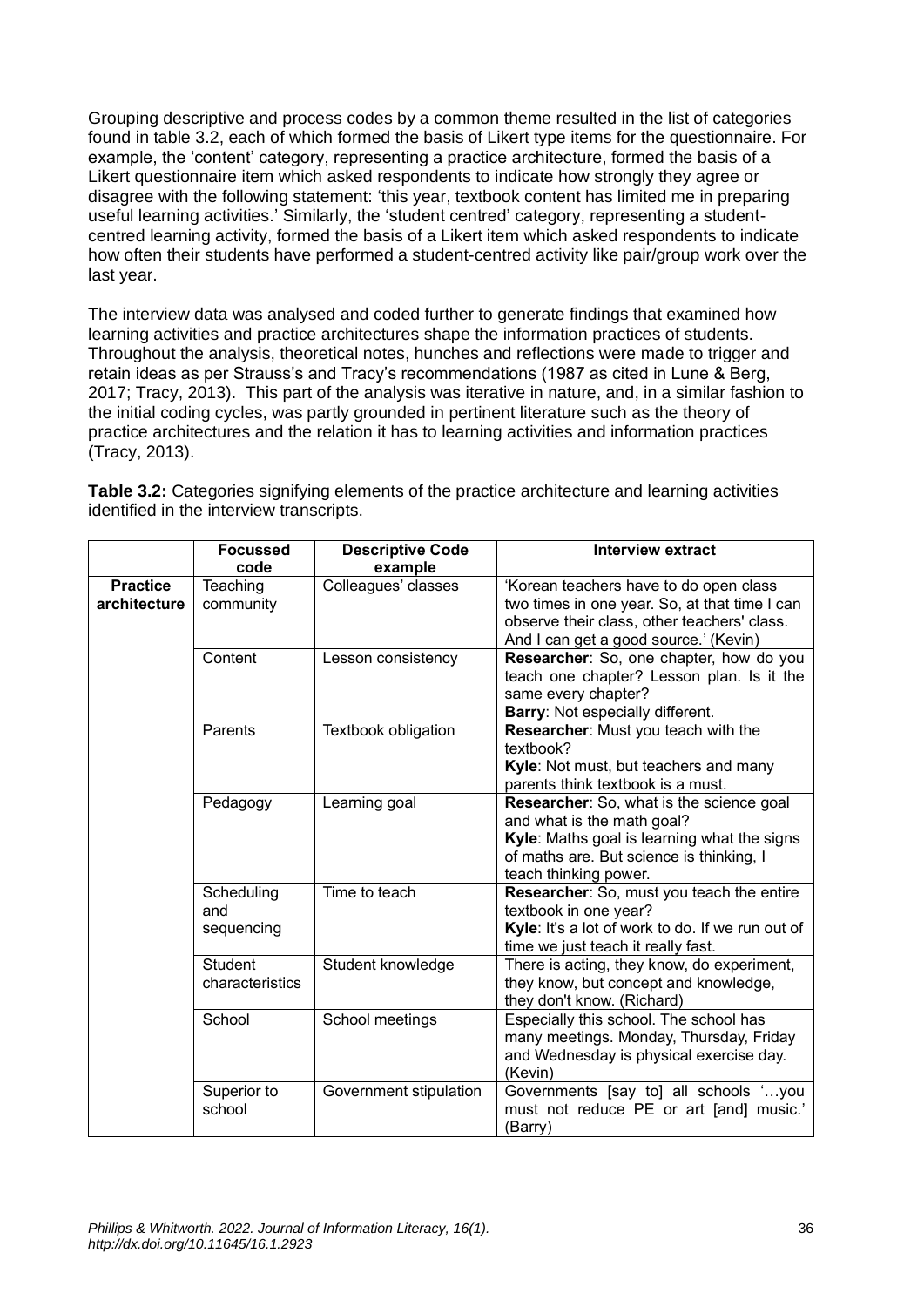|            | Teacher         | Teacher goals          | So, I want [the students] to make a very     |
|------------|-----------------|------------------------|----------------------------------------------|
|            | characteristics |                        | very good relationship with me so that we    |
|            |                 |                        | can communicate better, it has many          |
|            |                 |                        | benefits. (Kevin)                            |
|            | Teaching        | Online resources       | If I need more, extra information I search   |
|            | resources       |                        | online and show to the students. (Kevin)     |
|            | <b>Textbook</b> | Textbook content       | Researcher: When they do experiment          |
|            |                 |                        |                                              |
|            |                 |                        | they write?                                  |
|            |                 |                        | Richard: Yes, in the extra student           |
|            |                 |                        | workbook. There are 2 books, one is main     |
|            |                 |                        | book, the other is students book.            |
|            | Time            | Lack of time           | Well, I think the biggest problem is that    |
|            |                 |                        | Korean teachers are very busy, we don't      |
|            |                 |                        | have much time to think about what I want    |
|            |                 |                        | to teach tomorrow. (Kevin)                   |
| Learning   | Accessing       | Finding information    | Sometimes I teach them how to make PPT,      |
| activities | information     | within sources         | and find the information from the Internet   |
|            |                 |                        | (Kyle)                                       |
|            |                 |                        |                                              |
|            | Complex         | Doing a quiz           | Richard: Question or quiz.                   |
|            | activities      |                        | Researcher: How do you make quiz?            |
|            |                 |                        | Richard: PPT, PowerPoint, or ah, one         |
|            |                 |                        | person, write on the white board, those      |
|            |                 |                        | small ones.                                  |
|            | Information     | Students using the     | Kevin: I give a chance to, limited use of    |
|            | seeking         | internet               | their smartphone.                            |
|            |                 |                        | Researcher: Ah, so what can they do, on      |
|            |                 |                        | the Internet?                                |
|            |                 |                        | Kevin: yes. Only search, search for          |
|            |                 |                        | information.                                 |
|            | Information     | Students listening to  | Researcher: Ah so they listen to you and     |
|            | scanning        | teacher                | do worksheet and then next question they     |
|            |                 |                        | listen.                                      |
|            |                 |                        |                                              |
|            |                 |                        | Kyle: and listen and sometimes find in the   |
|            |                 |                        | textbook and sometimes listen sometimes      |
|            |                 |                        | show on the PPT. They like the PPT.          |
|            | Information by  | Going through the      | Researcher: I wonder when you, you said      |
|            | proxy           | textbook               | they look at the picture in the book, so I   |
|            |                 |                        | wonder how do you make them look in the      |
|            |                 |                        | book. Do you say just say 'open the book     |
|            |                 |                        | page 90' or do you say 'open the book to     |
|            |                 |                        | the next chapter.'                           |
|            |                 |                        | Kyle: no page and 'what you see?' 'Why do    |
|            |                 |                        | they look happy?' Interaction. This is first |
|            |                 |                        | time first chapter.                          |
|            | Specific        | Showing online content | if I need more, extra information I search   |
|            |                 |                        |                                              |
|            | activities      | to students            | online and show to the students. (Kevin)     |
|            | Student         | Students doing group   | Researcher: And students are sitting         |
|            | centred         | work                   | together in group.                           |
|            |                 |                        | Richard: Always in group.                    |
|            | Teacher         | Teacher presentation   | Researcher: I wonder how you, how do         |
|            | centred         |                        | you teach the Internet how to search, what   |
|            |                 |                        | do you do.                                   |
|            |                 |                        | Kyle: [as if explaining to students] if you  |
|            |                 |                        | find the information you first turn on the   |
|            |                 |                        | Internet, find Internet Explorer icon and    |
|            |                 |                        | double-click. And then you can see           |
|            |                 |                        |                                              |
|            |                 |                        | searching engine for example Google          |
|            | <b>Textbook</b> | Going through the      | so when I teach math to all students I just  |
|            | centred         | textbook               | follow the textbook (Kevin)                  |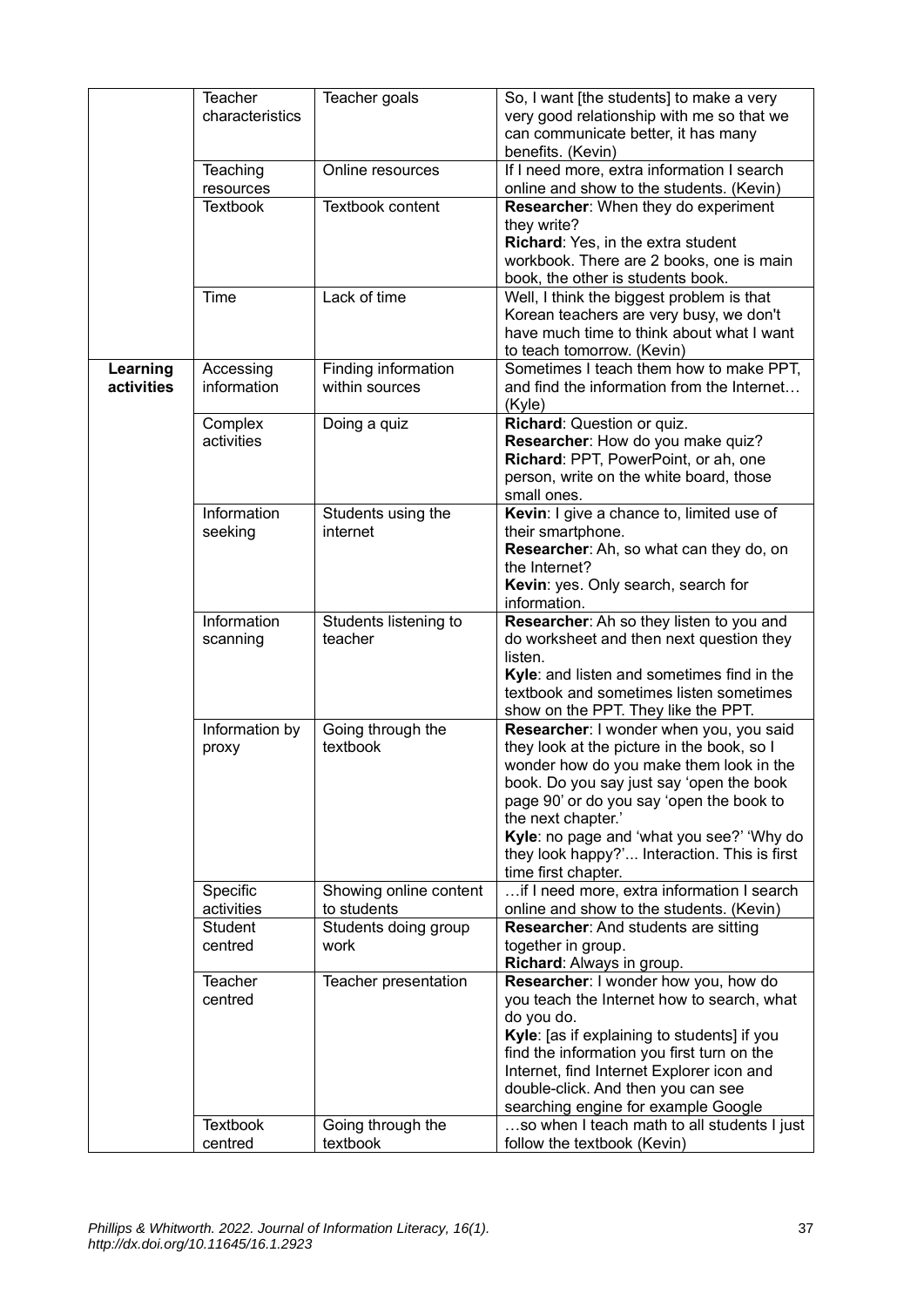#### **3.1.3 Questionnaire**

The aim for the questionnaire was to obtain data that would, through descriptive statistical analysis, ascertain:

- 1. The extent to which the practice architectures identified in the interviews were felt to limit teachers in the population.
- 2. The frequency by which certain information sources are used by students.
- 3. The frequency by which certain learning activities were performed by students.

The questionnaire was piloted and revised to avoid dissemination problems and to ensure that it did not capture inappropriate data (Bell, 2005; Floyd, 1995). An outline of the question types may be found in table 3.3.

Sections 3 and 4 of the questionnaire were based on data derived from the interviews (see table 3.2). Section 5 was based on typical information sources found in classrooms such as textbooks, other students, teacher presentations, the internet, etc., and was partly informed by the interview data, partly by the research literature, and partly by the researcher's knowledge of the setting.

|    | <b>Section</b>               | <b>Question types</b>                           |
|----|------------------------------|-------------------------------------------------|
| 1. | Participant information page | N/A                                             |
| 2. | Personal Information         | 5 category items; 2 list items                  |
| 3. | Practice architectures       | 15 Likert items                                 |
| 4. | Learning activities          | 19 Likert items; 1 open qualitative<br>question |
| 5. | Information sources          | 16 Likert items; 1 open qualitative<br>question |
| 6. | <b>Final remarks</b>         | 1 open qualitative question                     |

**Participants.** Non-probability convenience sampling was used to obtain a sample of grade 3, 4, 5, and 6 homeroom teachers. An online questionnaire was distributed through the online National Education Information System (NEIS) of the Korean government. An online message with a link to the questionnaire was sent to all teachers in 486 of the 502 schools in the Gyeongsangnam province of South Korea. The questionnaire received responses for 2 weeks, after which it was closed. In this time 627 (403 female, 224 male) out of a potential of between 8816 to 13423 questionnaires were returned, generating a response rate of between 4.7% and 7.1%.

Data from all teachers who responded, except homeroom teachers of grades 3, 4, 5, and 6, were excluded, leaving a total of 314 respondents. Homeroom teachers were selected because they spend most of the time with the students in any given school day. Teachers from grades 1 and 2 were excluded because they work under a different curriculum to Grade 3, 4, 5, and 6 teachers.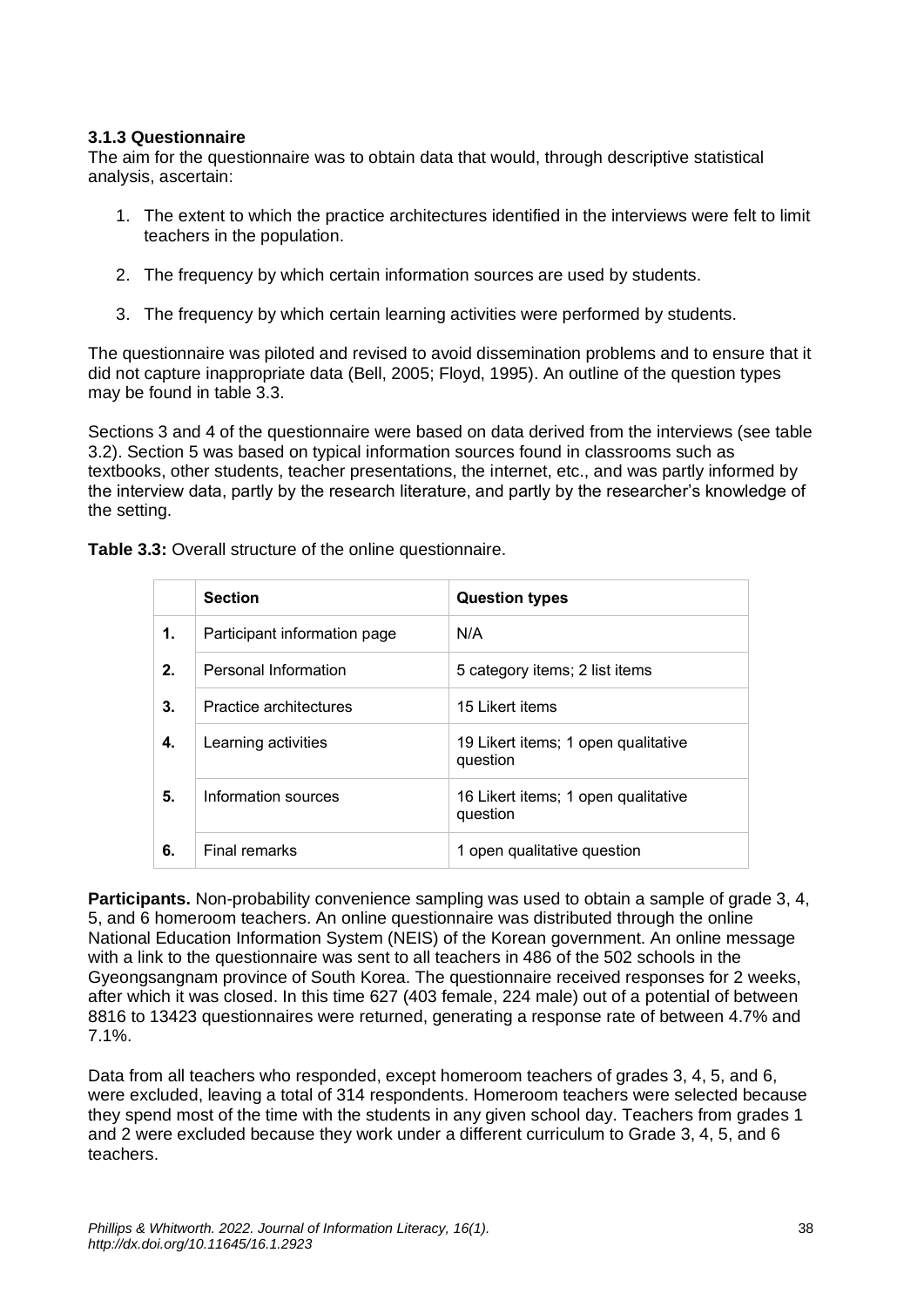### **3.2 Limitations**

Some limitations of this methodology should be borne in mind. Firstly, the interviews being conducted in English with second language speakers of English limited in some way the detail that the interviewees were able to respond with. This language barrier issue could also have influenced the questionnaire, which was translated from English to Korean. Questions that include more nuanced meanings may not have been captured completely through the translation process. Secondly, the interviewees were all known to the researcher, which may have had an influence over how they responded to interview questions. Thirdly, no direct observations of actual classes or students took place. Therefore, all the data is based on the recollection of teachers. This also implies that no direct observations of actual information practices took place, these had to be inferred from the learning activities that the teacher recollected.

The implications of these limitations are that the learning activities, elements of the architecture, and the information practices of the students as they occur in the setting cannot be assumed to be entirely contained within the dataset that was collected through the interviews and questionnaire. Questions of internal, external and ecological validity (Bryman, 2012) may be asked. However, the mixed methods approach taken in this research does mitigate these limitations since data from each approach appear to confirm the findings/results of the other to a certain degree. Further research would nonetheless help to clarify and confirm some of the findings/results contained herein.

### **4 Findings/Results and Discussion**

Findings from the qualitative data were categorised into the three overarching themes as stipulated by the theoretical approach utilised in this research. They are learning activities, the practice architecture and fostered information practices. The findings presented here serve to indicate the relationship between the learning activities and the practice architecture in this setting. Due to the complex nature of their interaction, learning activities and the practice architecture will be discussed in conjunction and will lead to a specific discussion of an element of the architecture that was identified to be highly influential in prefiguring the information practices of students in this setting, i.e. the textbook.

### **4.1 Common learning activities from interview data**

Uncovering elements of the practice architecture that underpin the learning activities was firstly a matter of identifying the learning activities in the interview transcripts, and secondly, inferring what the necessary requirements were for these activities to take place. By focussing on the learning activities, avenues were opened where the conditions for their possibility (Kemmiset al., 2014, p. 34) could be further explored. One such interaction between researcher and an interviewee, Kevin, reveals the nature of this approach and shows a typical teacher-centred approach:

*Researcher: What is your normal teaching plan every chapter? Kevin: …I usually follow the textbook. Researcher: So, the textbook guides, teacher's book, do you use those? Kevin: Sometimes. Researcher: So, do you follow the student's book? Kevin: Yes, and also, CD, and online stuff. Researcher: [Looking in a student's textbook] So…you start here, so the first page there is a picture, and what do you do? Kevin: I explain the lesson, what will we learn from this chapter and then, there is the subaim, I talk about that. Because the textbook, I think it's very good.*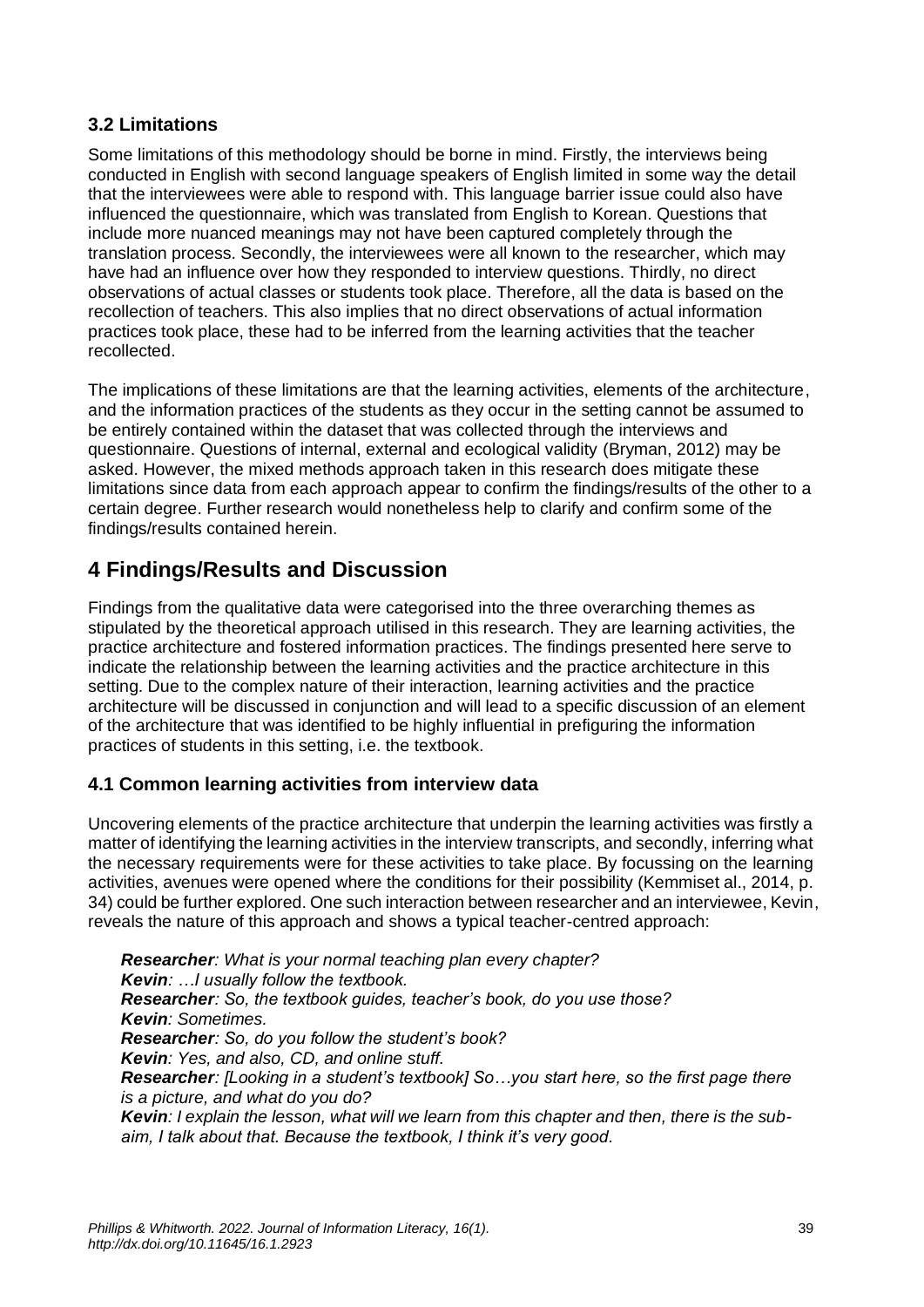*Researcher: So, you use that, and you just go through and you follow and use the online materials and CD? Kevin: If I need extra information, I search online and show to the students. Researcher: The interaction between you and the students, you are in the front talking and so for example 'go to page 10.' Kevin: Basically. Researcher: So, do you ask the students questions? And things like that? Kevin: Yes, but, sometimes I make small groups and they talk to each other about the subject and then I check the result. That's up to the subject… Researcher: So, this kind of style is for every subject? Kevin: Basically yes.*

Kevin explaining the aims and going through some of the learning content of his lesson to his students is one form of a 'teacher presentation' learning activity. According to Kevin, their purpose may be (1) to motivate student interest in the topic, or (2) to introduce the topic of the lesson. This activity may also provide learners with instructional information or information directly related to curricular content. A further example of this activity is described by Kyle, highlighting the motivational and introductory functions of this activity:

*Researcher: What will you do first? Kyle: First is motivation. Researcher: Motivation how? Kyle: Motivation sometimes, movie, sometimes show the picture. And then, I make PPT every time. Researcher: You talk and show PPT, and you talk and show next slide. Like that. Kyle: Yes. First motivation to give big picture and then smaller and smaller and smaller [meaning going from a broad outline of a topic toward more detail.]*

For this activity, the presentation of information is important. Material-economic architectural elements are therefore required to ensure that such a presentation can occur. Such elements may include a blackboard, a classroom TV, an internet connection, a textbook, or any other information presentation artefact, with the key information source for this lesson being the textbook. Furthermore, students must be seated in desks arranged so that they are able to clearly view any presented information. Hence, the students, teacher, and information presentation artefacts are spatially related in such a way that the students' attention is guided toward the front of the class where the teacher is, as is typical in many classrooms around the world.

It may be assumed that on some occasions pair/group activities follow on from some form of a teacher presentation activity. The seating arrangement described above can be modified slightly by re-arranging the classroom desks into groups. Barry, whose classroom is arranged this way, describes a lesson of his that transitions from a teacher presentation to a group discussion activity:

*Researcher: Can you tell me what you do first? Every chapter? Barry: For example. I say to the students see the movie, video, or look at this picture and guess what our goal in this chapter is…So then quickly see these pages and mark what you don't know.*

*Researcher: Can students talk to each other or…*

*Barry: [Only] [a]fter the reading…Step one guess and step two, read…Then share their feeling [i.e. discuss the reading]…in groups of three…I think it's very important to guess what they will read.*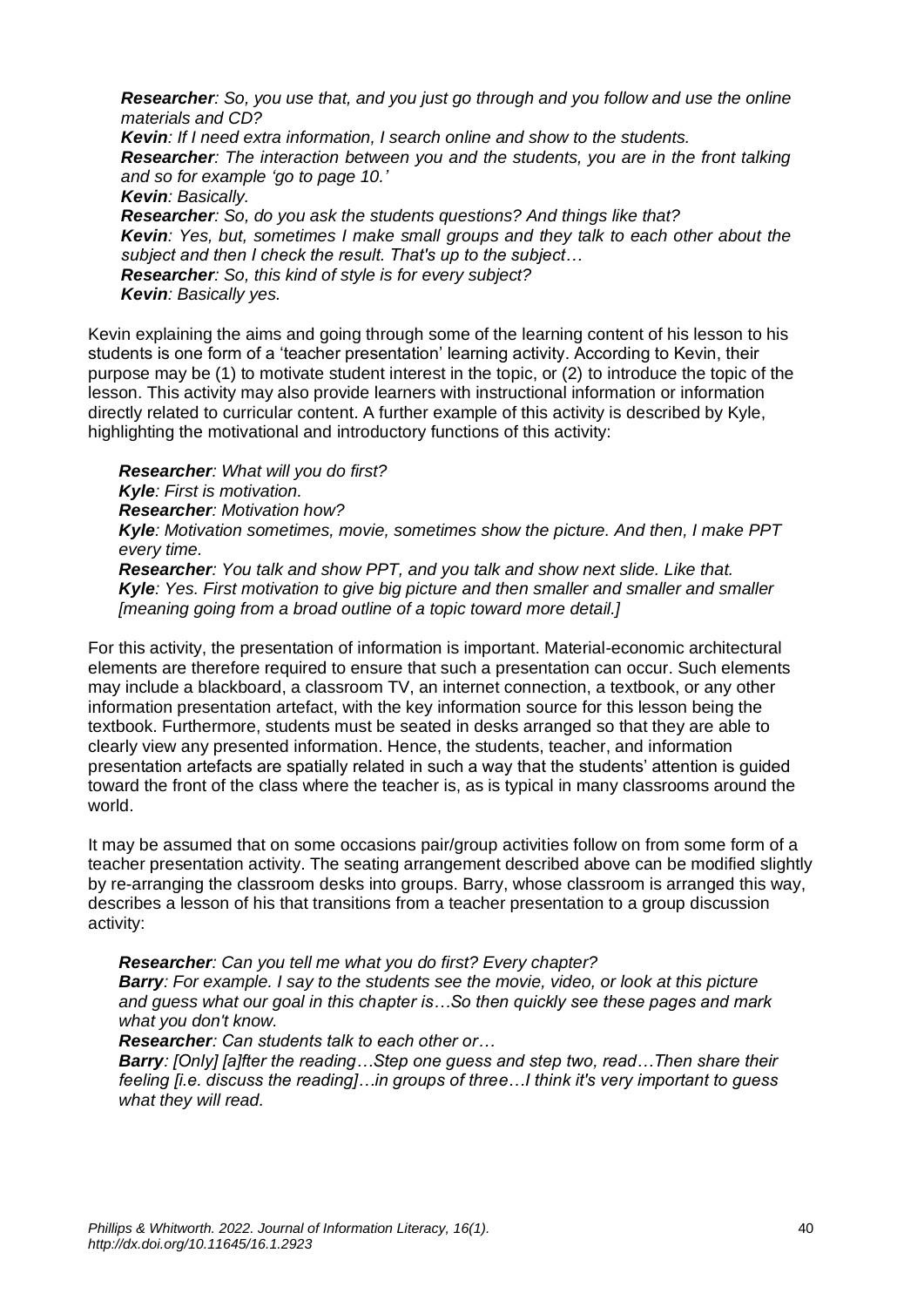Barry's lesson illustrates how information sources and a variety of learning activities operate in combination. Having students seated in groups gives everyone simultaneous access to any presented information while also making pair/group activities possible. Group activities were found to be a relatively frequent set of activities which students perform during lessons. However, qualitative data seemed to indicate that these activities were mainly centred on the textbook and did not appear to encourage students to create their own knowledge in the form of any tangible artefacts; an important information practice (Warmkessel & McCade, 1997).

A final individual learning activity of a typical lesson that appears to be fairly common is described by Barry:

*Barry: …I think its very important to guess what they will read. Researcher: They talk together about the reading. Ah that's interesting. And then what happens? Barry: Then answer the question. In the book - individual. Then check together as a class*

This individual work that, in this case, comes near the end of the lesson also involves use of the textbook, adding additional evidence that the textbook has a central role as an information resource in this setting.

### **4.2 Questionnaire Results**

Results of (1) how limiting elements of the architecture were for teachers, and which (2) learning activities and (3) information sources were most used by teachers in elementary schools are presented below. These were used to generalise findings from the interviews and, to identify any discontinuities, the results were also compared with the interview findings.

### **4.2.1 Practice architecture**

Teachers' responses to how limiting, or constraining, each architectural element is in preparing lessons is summarised in table 4.1. Each item in the table represents an element of the architecture that was identified through coding of the qualitative data. The questionnaire allowed for 5 responses to each element, but for analysis these were collapsed into 3 – low, neutral and high. For instance, 51% of the sampled teachers agreed that 'time constraints' limited them in their lesson preparation activities. 'Time constraints' would therefore be regarded as something that shapes the lessons that they prepare, or in the case of this research, as an element of the practice architecture. This question is significant as it suggests one reason why the textbook remains central to information practice in the South Korean setting, as noted in the discussion to follow.

|                                | <b>Low limitation</b> |      | <b>Neutral</b> |      | <b>High limitation</b> |      |
|--------------------------------|-----------------------|------|----------------|------|------------------------|------|
| <b>Element of Architecture</b> | n                     | %f   | n              | %f   | n                      | %f   |
| Time constraints               | 85                    | (27) | 70             | (22) | 159                    | (51) |
| Administration work            | 118                   | (38) | 59             | (19) | 137                    | (44) |
| Student motivation             | 163                   | (52) | 55             | (18) | 96                     | (31) |
| School infrastructure          | 150                   | (48) | 76             | (24) | 88                     | (28) |
| Student learning ability       | 162                   | (51) | 62             | (24) | 90                     | (26) |
| Textbook learning goals        | 159                   | (51) | 74             | (24) | 81                     | (26) |
| School resources               | 157                   | (50) | 79             | (25) | 78                     | (25) |
| Lesson preparation skills      | 177                   | (56) | 72             | (23) | 65                     | (21) |
| <b>Textbook content</b>        | 176                   | (56) | 78             | (25) | 60                     | (19) |
| Students' parents              | 272                   | (87) | 22             | (7)  | 20                     | (6)  |
| Colleagues                     | 257                   | (81) | 38             | (12) | 19                     | (6)  |

**Table 4.1:** Frequency of responses grouped by perceived limitation of each element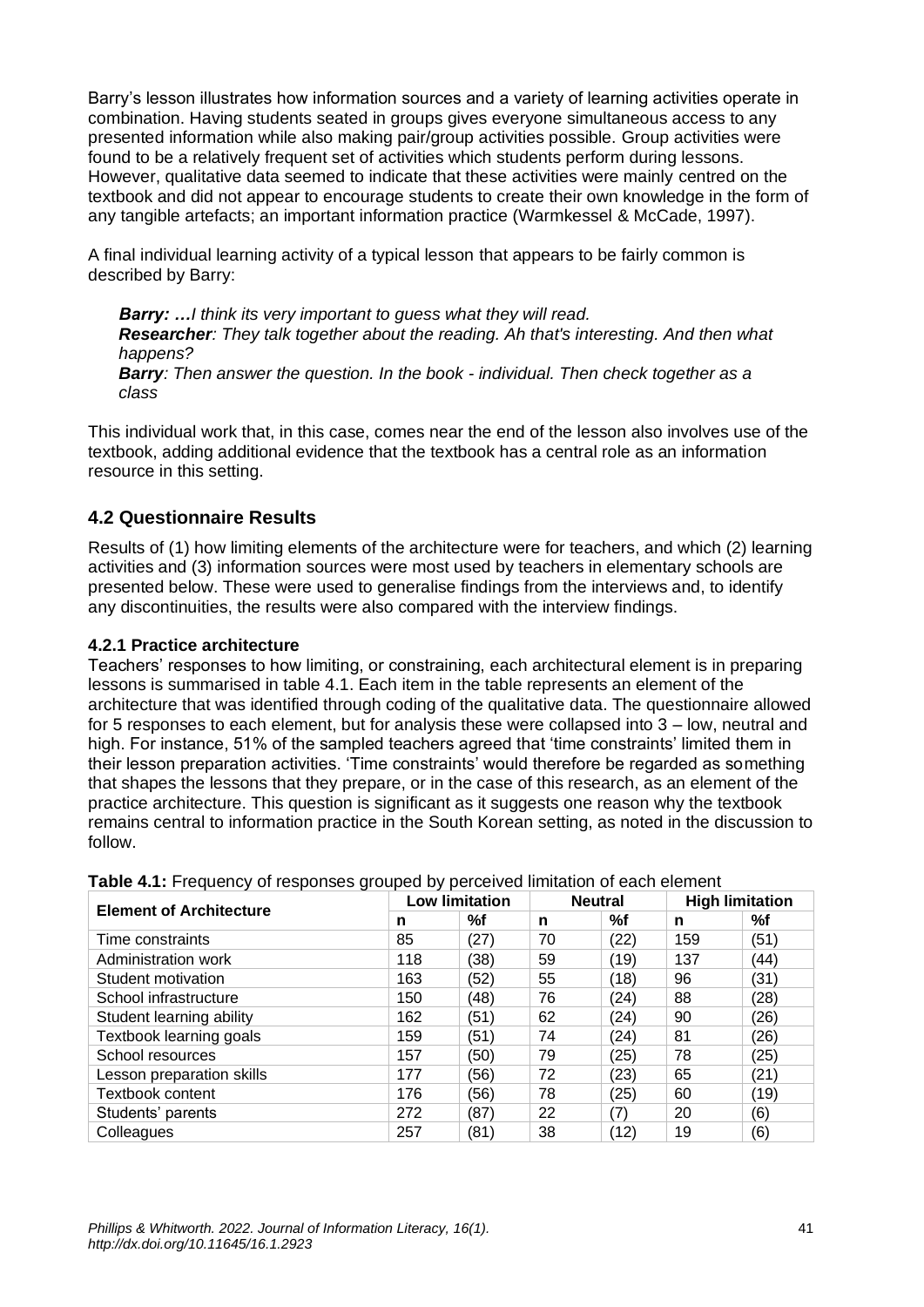Nine of the eleven architectural elements had 'low limitation' as the most frequent response out of the available 3, with 'colleagues' and 'students' parents' having the highest number of low limitation responses out of all eleven elements. The only two elements out of the eleven which garnered the 'high limitation' option most frequently were 'time constraints' and 'administrative work.' These results are interesting considering that most responses indicated a low limitation, meaning that teachers were largely not feeling limited in their lesson preparation activities by the context in which they work; but lack of time was an identifiable factor when it comes to teachers feeling enabled to prepare lessons that might develop student information practices in ways other than by proxy (that is, through the textbook).

### **4.2.2 Learning Activities**

Results of the frequency by which teachers engage their students in the presented learning activities are summarised in table 4.2. Again, the questionnaire allowed for 5 responses to each learning activity, but for the purposes of analysis these were collapsed into 3 – rarely, sometimes and often.

| <b>Learning activity</b>                                                | <b>Rarely</b>  |      | <b>Sometimes</b> |      |     | <b>Often</b> |  |
|-------------------------------------------------------------------------|----------------|------|------------------|------|-----|--------------|--|
|                                                                         | n              | %f   | n                | %f   | n   | %f           |  |
| Teacher shows students where to find<br>information.                    | 10             | (3)  | 44               | (14) | 260 | (83)         |  |
| Students engage in pair/group work.                                     | $\overline{7}$ | (2)  | 49               | (16) | 258 | (82)         |  |
| Teacher teaching for 20 minutes or more.                                | 21             | (7)  | 70               | (22) | 223 | (71)         |  |
| Teacher presents online content.                                        | 28             | (9)  | 63               | (20) | 223 | (71)         |  |
| Students make presentations or live<br>performances.                    | 18             | (6)  | 85               | (27) | 211 | (67)         |  |
| Students find information from textbooks or<br>worksheets.              | 17             | (5)  | 89               | (28) | 208 | (66)         |  |
| Students reflect on their work.                                         | 33             | (11) | 78               | (25) | 203 | (65)         |  |
| Students perform pair/group projects.                                   | 30             | (10) | 89               | (28) | 195 | (62)         |  |
| Students use electronic devices to access<br>information.               | 74             | (24) | 92               | (29) | 148 | (47)         |  |
| Students find information themselves.                                   | 39             | (12) | 128              | (41) | 147 | (41)         |  |
| Students evaluate each other's work.                                    | 47             | (15) | 130              | (41) | 137 | (44)         |  |
| Students perform individual projects.                                   | 84             | (27) | 107              | (34) | 123 | (39)         |  |
| Students used digital technologies to make<br>presentations.            | 114            | (36) | 94               | (30) | 106 | (34)         |  |
| Teacher teaches with own teaching materials.                            | 57             | (18) | 156              | (50) | 101 | (32)         |  |
| Students work individually through textbooks.                           | 116            | (37) | 101              | (32) | 97  | (31)         |  |
| Students go to library to find information.                             | 104            | (33) | 133              | (42) | 77  | (25)         |  |
| Students used digital technologies to evaluate<br>other students' work. | 164            | (52) | 81               | (26) | 69  | (22)         |  |
| Students used digital technologies to reflect on<br>learning.           | 179            | (57) | 73               | (23) | 62  | (20)         |  |
| Teacher presents textbook CD material.                                  | 168            | (54) | 90               | (29) | 56  | (18)         |  |

**Table 4.2:** Frequency of responses grouped by frequency of engaging in learning activities.

Findings suggest that teacher directed as well as pair/group activities are a common occurrence, in line with qualitative data analysis findings. Interestingly, a teacher using their own teaching materials in their lessons, while not exceedingly rare, nonetheless does not occur very often, implying that teachers make use of either curriculum content or other content created by private companies in their lessons. This confirms qualitative data findings as well.

#### **4.2.3 Information Sources**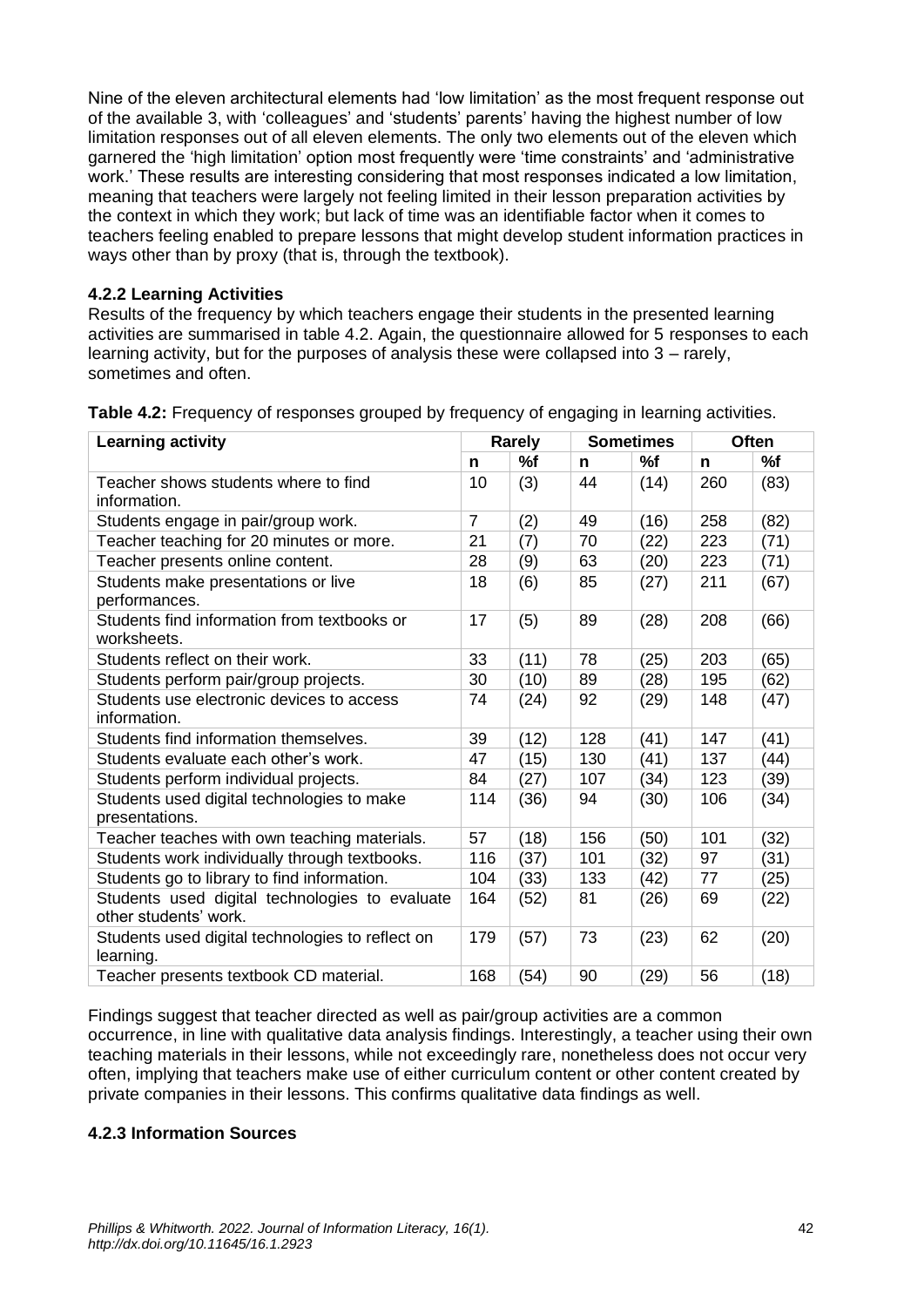Results of the frequency by which students obtain information from the listed information sources are presented in table 4.3. The questionnaire allowed for 5 responses to each learning activity, but for the purposes of analysis these were collapsed into 3 – rarely, sometimes and often.

| <b>Information Source</b>       |     | Rarely |     | <b>Sometimes</b> |     | Often |  |
|---------------------------------|-----|--------|-----|------------------|-----|-------|--|
|                                 |     | %f     | n   | %f               | n   | %f    |  |
| Teacher presentation            | 9   | (3)    | 31  | (10)             | 274 | (87)  |  |
| Textbook                        | 6   | (2)    | 36  | (12)             | 272 | (87)  |  |
| Internet                        | 14  | (5)    | 66  | (21)             | 234 | (75)  |  |
| Other students                  | 24  | (8)    | 91  | (29)             | 199 | (63)  |  |
| Online textbook content         | 71  | (23)   | 63  | (20)             | 180 | (57)  |  |
| Worksheet                       | 42  | (13)   | 108 | (34)             | 164 | (52)  |  |
| Realia                          | 41  | (13)   | 129 | (41)             | 144 | (46)  |  |
| Student notebook                | 91  | (29)   | 88  | (28)             | 135 | (43)  |  |
| Music                           | 50  | (16)   | 135 | (43)             | 129 | (41)  |  |
| Videos                          | 73  | (23)   | 124 | (40)             | 117 | (37)  |  |
| Library                         | 97  | (31)   | 153 | (49)             | 64  | (20)  |  |
| Textbook CD                     | 179 | (57)   | 79  | (25)             | 56  | (18)  |  |
| Practice book                   | 189 | (60)   | 71  | (23)             | 54  | (17)  |  |
| Extra-curricular materials      | 149 | (48)   | 112 | (36)             | 53  | (17)  |  |
| Information handout             | 142 | (45)   | 123 | (39)             | 49  | (16)  |  |
| Textbook present through tablet | 266 | '85)   | 36  | (12)             | 12  | (4)   |  |

|  | Table 4.3: Frequency of responses grouped by frequency by which students obtain information |  |  |
|--|---------------------------------------------------------------------------------------------|--|--|
|  |                                                                                             |  |  |

Results indicate that students utilise teacher presentations, textbooks and the internet as their primary information sources. The internet as an information source could be teacher or student driven. If teacher driven, then it could be in the form of a teacher presentation. If student driven, then it could be in the form of students utilising tablets or smartphones to complete activities. Other students also appear to be a relatively frequent information source, bolstering the result that pair/group work learning activities are a somewhat frequent occurrence. Each of these results confirm findings from the qualitative data analysis.

An important finding from this research was that the internet was used as an information source by students according to 75% (n =234) of the teachers who participated in the questionnaire. Furthermore, it was found that students 'often' use electronic devices to access information according to 47% ( $n = 148$ ) of teachers surveved. This is a high number given what has been previously discussed and may indicate that students are indeed being exposed to other information sources found on the internet. However, it is unknown whether it was the teacher displaying this kind of information to students, or whether students were accessing it themselves. Adding more nuance to this situation was the finding that teachers 'often' show students where to obtain information  $83\%$  (n = 260) suggesting that teachers exert a certain amount of control over the kinds of information sources students are able to use. Further research could attempt to clarify these results as they are counter to the general thrust of this paper.

### **4.3 The textbook as a foundational element of the practice architecture**

The South Korean Ministry of Education and Human Resources (2008, p. iv) mentioned five guidelines related to the implementation of its educational system, two of which are pertinent to this research: (1) it intends to build a 'curriculum-centred school education system,' and (2) 'it is student-centred and aims to facilitate student autonomy and creativity.' Such objectives form part of the broad practice architecture which sets the stage from which teachers will eventually draw for planning lessons. What the above makes clear is that curricular content is prioritised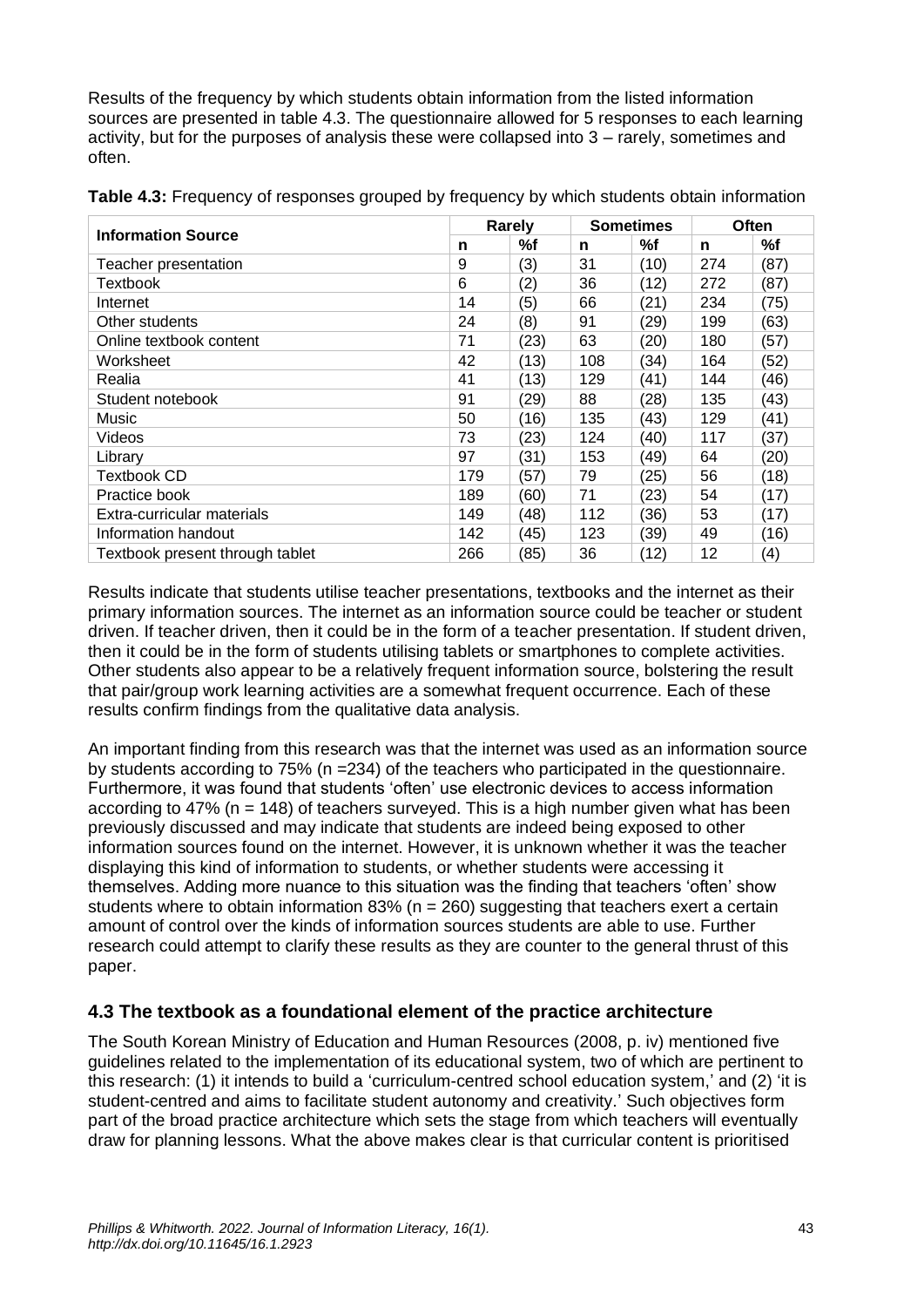and may therefore be regarded as a form of 'sanctioned knowledge' of this educational setting (Lloyd, 2010a).

Data from the questionnaire shows that  $51\%$  (n = 159) and 44% (n = 137) of teachers believed that time constraints and administrative work limited them in their preparation of lessons, respectively. This would suggest that lesson preparation time, for some teachers, is somewhat limited, and may foster a preference for them to use premade learning content such as textbooks. This scenario is summed up well by Kevin:

*Kevin: I think the biggest problem is that Korean teachers are very busy, we don't have much time to think about what I want to teach tomorrow. Lesson planning, every teacher after school they have to do their… administrative work. That is the most difficult thing, so, at the beginning of this interview I said I followed the textbook, I think that's why I follow the textbook. There's no time to make my own lessons…*

In addition to this, a low number of teachers (19%,  $n = 60$ ) said that textbook content limited them when planning lessons, and  $32\%$  (n = 101) of teachers said that they often teach with their own teaching materials. These findings indicate that teachers may not have an aversion to using the textbook for lesson preparation and may prefer to use it over making their own learning materials. Periodic assessments, such as examinations, are based on the textbook too, and if one further considers that a low 17% and 20% of teachers said that their students 'often' use (1) extra-curricular content' or (2) the library, respectively; or, again, the result that 87% ( $n =$ 272) of the sampled teachers said that students use the textbook as an information source when completing learning activities, one may feel confident in the notion that the textbook, at the very least, must be a central information source for teachers and students in Korean elementary schools. This is in accordance with the educational goals of the South Korean Ministry of education mentioned earlier, and means that the textbook, as an information source for students and teachers, is an integral part of the practice architecture.

### **4.4 Some effects of the practice architecture on information seeking and scanning practices**

Because teachers, students and most prominently textbooks are often-used information sources, they play a larger role in the IL development of students over other information sources. Their use enhances the students' ability to utilise textbooks or witness others using them in efficient ways, but this comes at the cost of developing skills in the use of other information sources, such as the internet or library. What is, therefore, being negated by the overuse of teachers, students and textbooks as primary information sources is the opportunity for students to develop a greater variety of information practices, and more precisely, the information seeking and scanning practices reported by McKenzie (2003). Moreover, teacher presentations and textbook based pair and group activities are not necessarily suited to information seeking and scanning practices since such practices may yield information that lies outside the purview of the designated curriculum.

The typical South Korean classroom practice architecture described in the previous section (including the seating arrangements, blackboard, television, teacher position, etc), is *biased toward the presentation of information*. Much of the information students require to complete their learning activities is directly accessible in their immediate environment and may mean that students do not encounter many obstacles when attempting to obtain information to complete learning activities. Indeed, such an arrangement of having the information necessary for completing learning activities easily available means that there is no need for students to search for and inscribe new information into their learning spaces. Thus, the practice architecture found in these elementary schools is not supportive of information seeking and scanning practices, a similar outcome to that found by Davidsson et al. (2007), although involving a different set of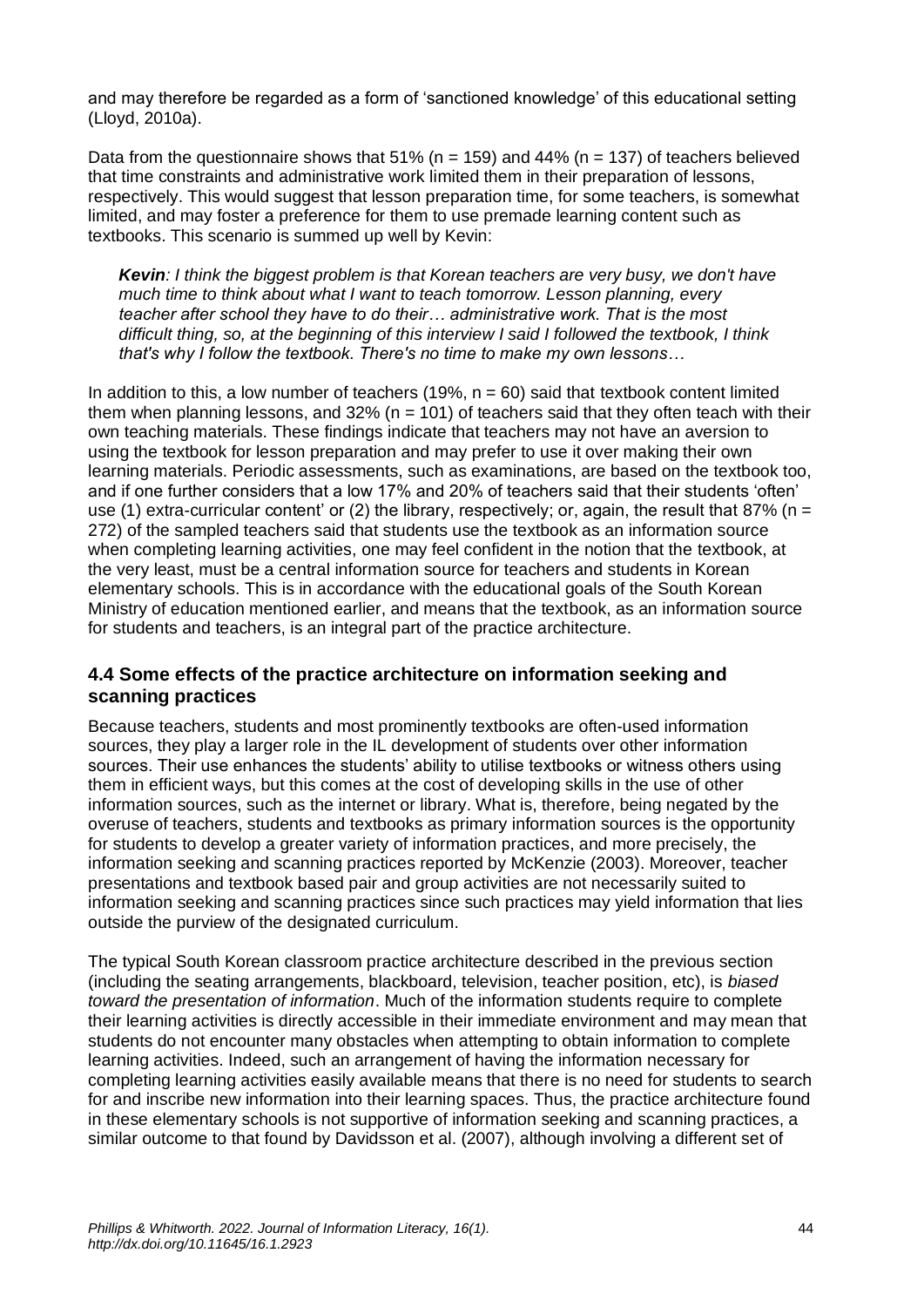architectural factors. The practice architecture in this setting therefore prevents students from exploring different informational genres, and, in accordance with the findings of Francke and Sundin (2009), students are therefore not likely to develop a critical understanding of the strengths and weakness that various information sources have to offer.

Without information practices such as the seeking and scanning practices of McKenzie (2003), new information does not enter student learning spaces and it is in this sense that the information sources that surround South Korean students are not guided by the students but have been curated for them, designed by teachers to cater to the informational needs of a given learning activity and curricula content. This may lead students to engage in information practices that are passive in nature, which deal with easily consumable information sources, as opposed to information sources that, without proper IL development, may be difficult for novices to use effectively.

The following aspects of IL development are therefore hampered:

- 1. Learning to distinguish between information sources that are useful from those that are not.
- 2. Collating information from different information sources.
- 3. Learning to access information from various sources.
- 4. Scrutinising the origins of informational sources.
- 5. Comparing information from different authors.
- 6. Gaining sight of a diverse set of views on a particular topic.

### **4.5 Some effects of the practice architecture on information transformation practices**

Information practices that change information into other forms may be considered information *transformation* practices. For instance, a student may use sources such as their textbooks, teacher or other students as a foundation from which to create something new. A representative learning activity of such a practice was identified in one of Richard's classes, where students were required to make presentations or engage in live performances such as plays. Activities of this nature occurred often according to  $67\%$  (n = 211) of the sampled teachers. Richard describes how such a group activity might run in the extract below:

*Richard: Then group make group play. Acting about science. That is the day's learning. Researcher: Before the play, what do they do? How many people in one group? Richard: 3, 4, or 5. They do discussion and they make script. And another group watches them...they watch each other. Other groups judge, is their idea bad, incorrect? Other students give feedback.*

This sequence of activities includes information practices that lead to the creation of a script and its presentation in the form of a play, and as such, is a more complex activity than the group/pair discussion activities discussed earlier. An important element of this kind of activity is that information has not only been consumed, like in the teacher presentations, but has also been *transformed* in one way or another. Such a transformation, by its nature, requires information practices of some form to take place.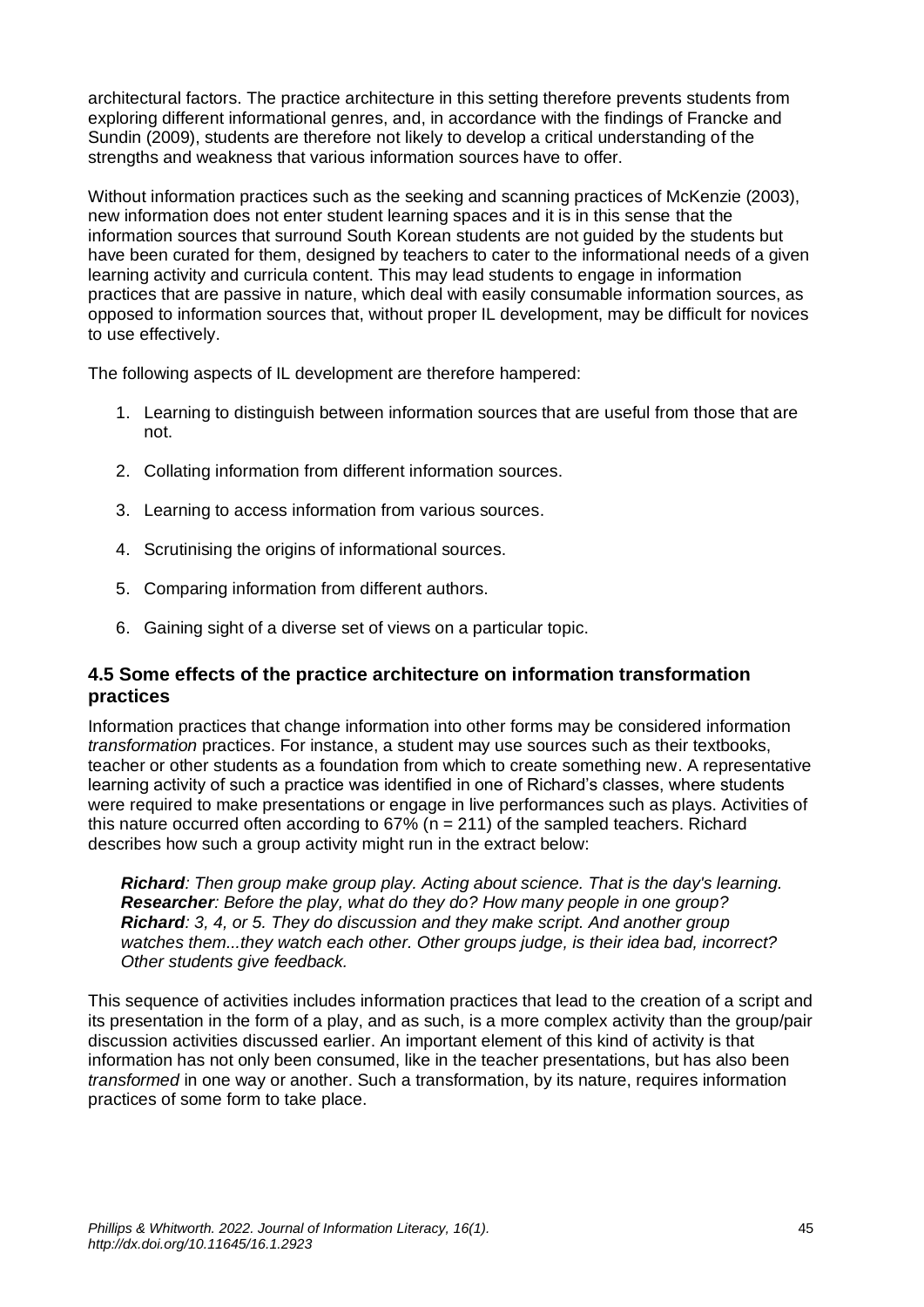Information transformation practices like these do not have additional architectural requirements, i.e. they may be performed as the architecture currently stands. However, Richard mentions a critical problem associated with creating these kinds of lessons, i.e. students may obtain low scores for tests because by doing these activities, what students learn may not reflect in their test scores. Such activities do not directly cater to the testing environment found in elementary schools. This is explained by Richard below and points to an important element of the architecture in elementary schools that may hinder any attempts by other teachers to develop a wider array of information transformation practices in their students.

#### *Researcher: Do you have any frustration?*

*Richard: Two reason. First, experiment and play and flipped learning effective but all students don't do.*

#### *Researcher: How many?*

*Richard: 20% don't do. And. ...All students it's difficult to their knowledge, they have learn, knowledge is difficult…if we do test, many students don't know. Just knowledge, they don't learn...There is acting, they know, do experiment, they know, but concept and knowledge, they don't know. Test score are poor.*

Perhaps, at times, not all students will learn the necessary content that the curriculum deems important. This scenario, however, does not apply in the case where lessons are based strictly on the curriculum since such lessons are specifically designed to cover all the necessary content. Thus, a situation arises where pedagogies and curricular content that deliver the goals of the school's assessment and curricular system are sanctioned. Such an outcome suggests that pedagogies which, as mentioned in the previous section, foster (1) information seeking practices (which might introduce unsanctioned information into the learning environment) or (2) information transformation practices (which may not cover all the necessary information), may not appeal to South Korean teachers because they clash with the assessment and curricular aspects of the architecture as it currently stands.

### **4.6 Summary of findings**

A summary of the most salient findings of this research follows. The practice architecture of this setting appears to favour teacher directed and pair/group learning activities that are underpinned by the textbook. The textbook is favoured, thus limiting, to a certain degree, the development of skills in the use of other information sources. Such a configuration fosters a learning environment where the information required to complete learning activities is available by proxy, openly presented and ready to hand, thus rendering information seeking and scanning practices unnecessary. Information transformation practices however, while being highly dependent on the nature of the practice architecture, can nevertheless go on in their various forms.

### **5. Conclusion**

One goal of this research was to identify a way to integrate IL development into the everyday classes of South Korean students. Such an aim might better prepare them for a world with an ever-increasing quantity of new information. Information transformation practices may be an avenue to explore in terms of IL development, since they do not have any new architectural requirements (although, they do depend heavily on the given architecture). However, these are limited to a certain extent in that they may yield lessons which might not cater to the assessment and evaluative needs of the Korean education system. Nevertheless, with modifications they may be able to suit such a system. Information seeking practices, on the other hand, could be argued to hold the key to true IL development since they are the appropriate tool to deal with the abundance of information available in society today. These practices lead to the development of a critical eye which students can use to filter out the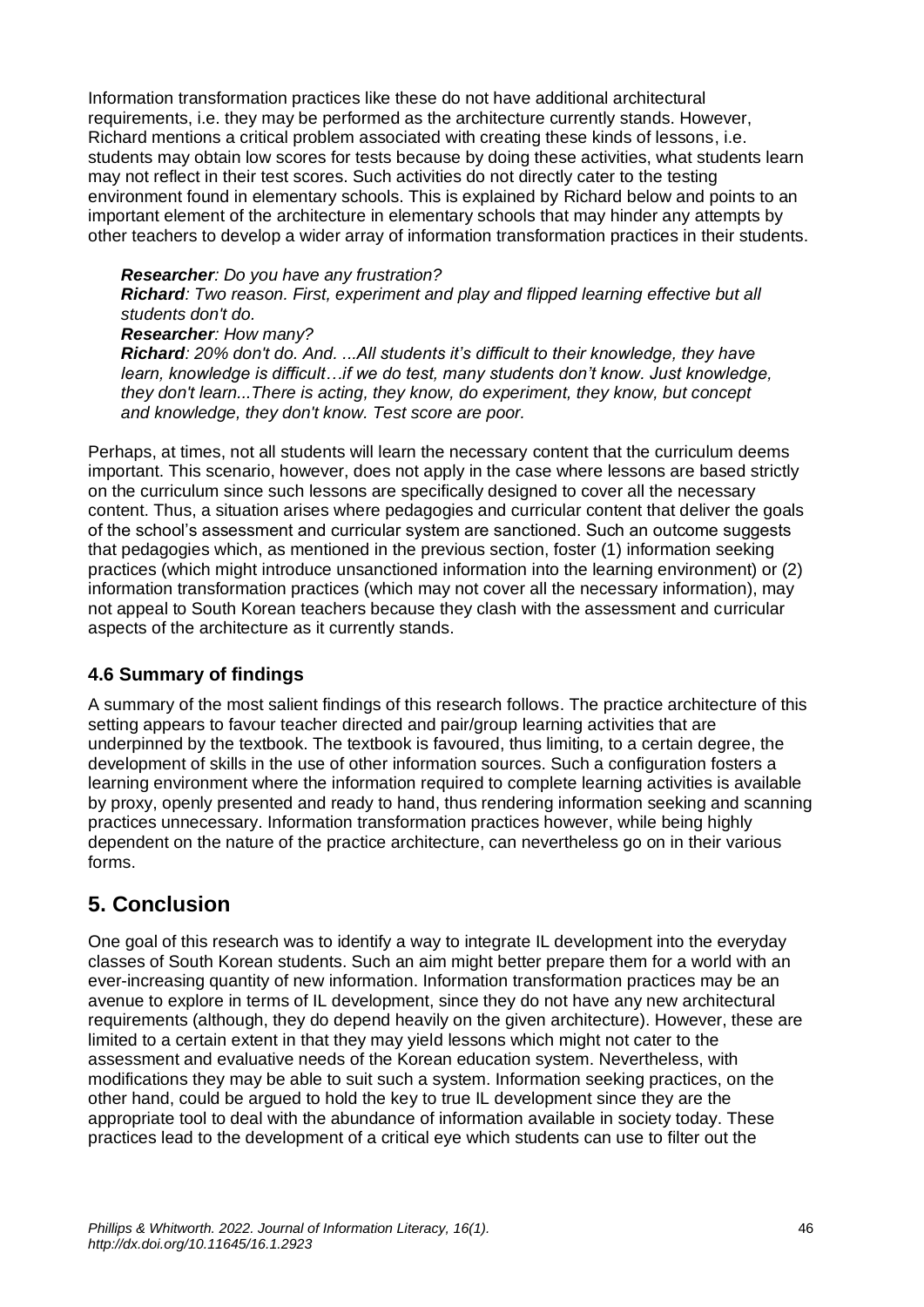profusion of information they receive. While the information transformation practices develop the ability for students to spread information to their peers, without appropriate information seeking practices, the information that is spread may not be of a high quality and may instead accelerate the creation and propagation of information which has little value.

Our research suggests that South Korean elementary school students are generally exposed to IL practices that are engaging and frequently contain elements of information transformation. However, they are also limited in terms of the sources of information used, with a persistent focus on the textbook, in its traditional paper format, although there is some sign that the internet is being increasingly used. This textbook focus is driven by elements of the practice architecture that include expectations about the assessment regime students will face in future life, and a lack of time for the teachers to develop new approaches. In McKenzie's (2003) terms, connecting with information by proxy thereby remains the dominant mode of information practice in this setting.

Further research could also be directed toward understanding the true nature of the textbooks used in Korean elementary schools and what information practices they foster. For instance, there is data to suggest that textbooks are structured differently from one subject to the next. Each subject may therefore foster a different set of information practices.

### **References**

Badke, W. B. (2012). *Teaching research processes: The faculty role in the development of skilled student researchers*. Chandos.

Bell, J. (2005). *Doing your research project* (4th ed.). Open University Press.

Bruce, C. S. (2008). *Informed learning*. Association of College and Research Libraries/American Library Association.

Bryman, A. (2012). *Social research methods* (4th ed.). Oxford University Press.

Chung, C. D., Oh, H. S., Choi, J. S., & Kang, K. H. (2007). [A comparative study on illustrations](https://www.koreascience.or.kr/article/JAKO200717347316236.page)  [of science textbooks in Korean and American elementary schools-focus on biology section of](https://www.koreascience.or.kr/article/JAKO200717347316236.page)  [3rd-6th grades.](https://www.koreascience.or.kr/article/JAKO200717347316236.page) *Journal of the Korean association for science education*, *27*(7), 639–644.

Creswell, J. W. (2009). *Research design: Qualitative, quantitative and mixed approaches* (3rd ed.). Sage Publications.

Davidsson, B., L. Limberg, A. Lundh, and L. Tyrén. 2007. [Informationssökningsomdiskursivoch](https://www.diva-portal.org/smash/get/diva2:870449/FULLTEXT01.pdf)  [social praktiki de yngstaskolbarnens rum förlärande.](https://www.diva-portal.org/smash/get/diva2:870449/FULLTEXT01.pdf) [Information seeking as a discursive and social practice in the learning rooms of young school children.] *HumanIT 9*(2): 76–133.

Francke, H. & Sundin, O. (2009). [Format agnostics or format believers? How students in high](https://doi.org/10.1002/meet.2009.1450460358)  [school use genre to assess credibility.](https://doi.org/10.1002/meet.2009.1450460358) *Proceedings of the ASIS & T Annual Meeting*, 46, (Poster session 2), Poster 13.**Error! Hyperlink reference not valid.**

Floyd, J. F. (1995). *Improving survey question: Design and evaluation.* Sage Publications.

Kemmis, S., Wilkinson, J., Edwards-Groves, C., Hardy, I., Grootenboer, P. & Bristol, L. (2014). *Changing practices, Changing education.* Springer.

Kim, E. M., & Yang, S. (2016). [Internet literacy and digital natives' civic engagement: Internet](https://doi.org/10.1080/13676261.2015.1083961)  [skill literacy or Internet information literacy?](https://doi.org/10.1080/13676261.2015.1083961) *Journal of Youth Studies*, *19*(4), 438–456.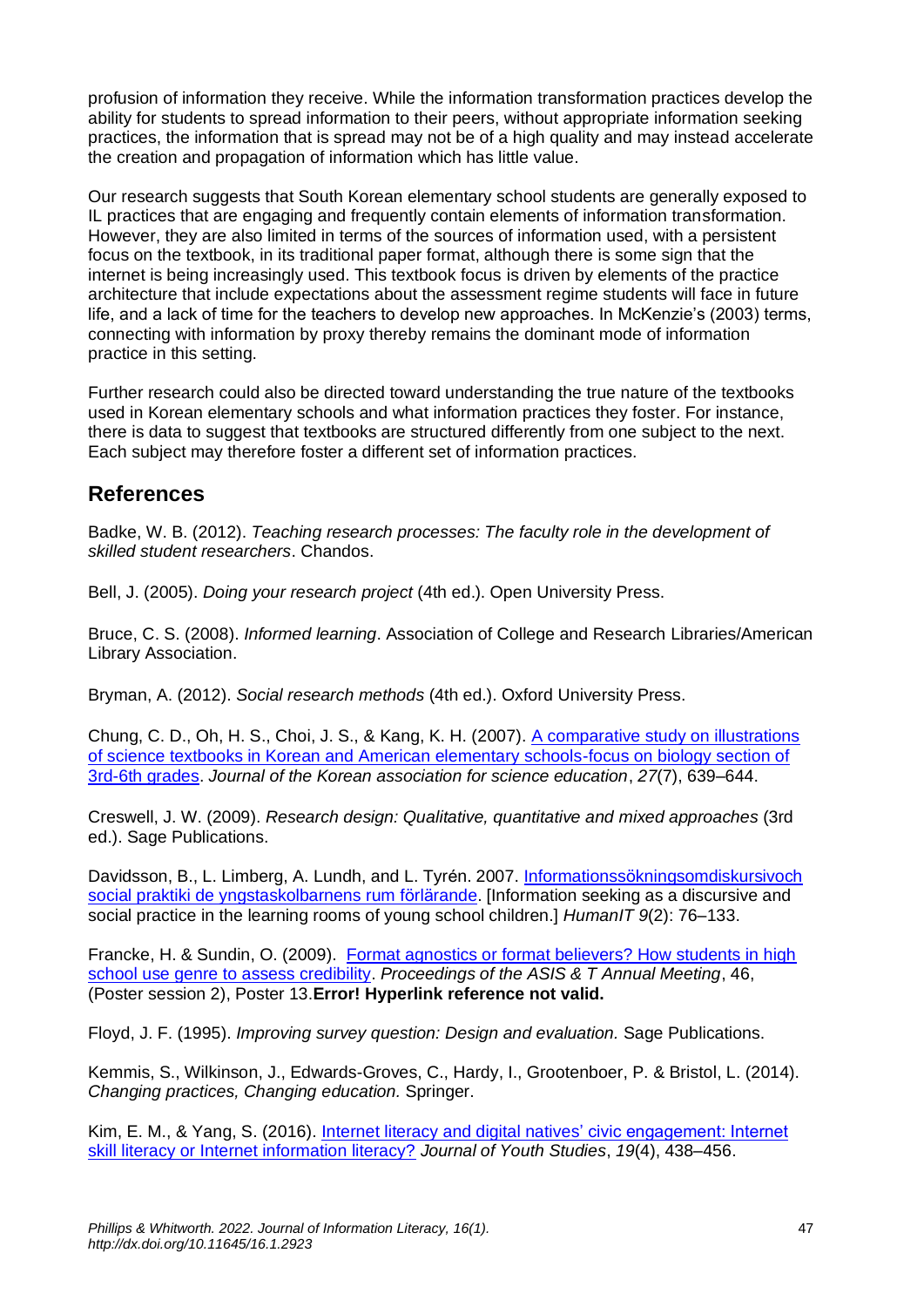Lloyd, A. (2010a). *Information literacy landscapes*. Chandos Publishing.

Lloyd, A. (2010b). [Framing information literacy as information practice: Site ontology and](https://doi.org/10.1108/00220411011023643)  [practice theory.](https://doi.org/10.1108/00220411011023643) *Journal of Documentation, 66*(2), 245–258*.*

Lloyd, A. (2017). [Information literacy and literacies of information: A mid-range theory and](https://doi.org/10.11645/11.1.2185)  [model.](https://doi.org/10.11645/11.1.2185) *Journal of Information Literacy*, *11*(1), 91–105.

Lundh, A. & Limberg, L. (2008). [Information practices in elementary school.](https://doi.org/10.1515/libr.2008.011) *Libri 58*, 92–101.

Lune, H. & Berg, B. L. (2017). *Qualitative research methods for the social sciences* (9th ed.). Pearson Education.

Marsick, V. J. & Watkins, K. E. (2001). [Informal and incidental learning.](https://doi.org/10.1002/ace.5) *New directions for adult and continuing education, 89*, 25–34*.*

McCracken, G. (1988). *The long interview: qualitative research methods* (Vol 13). Sage Publications.

McKenzie, P. (2003). [A model of information practices in accounts of everyday-life information](https://doi.org/10.1108/00220410310457993)  [seeking.](https://doi.org/10.1108/00220410310457993) *Journal of Documentation, 59*(1), 19–40.

Park, M. K., & Lee, J. W. (2011). Investigation on the status of information literacy instruction in [school libraries.](https://www.koreascience.or.kr/article/JAKO201111436234654.pdf) *Journal of the Korean BIBLIA Society for library and Information Science*, *22*(4), 133-144.

Pang, S., Reinking, D., Hutchison, A., & Ramey, D. (2015). South Korean teachers' perceptions [of integrating information and communication technologies into literacy instruction.](https://doi.org/10.1155/2015/783593) *Education Research International*, *2015*.

Saldana, J. (2009). *The coding manual for qualitative researchers.* Sage Publications.

Scardamalia, M., & Bereiter, C. (2006). Knowledge building: Theory, pedagogy, and technology. In R. K. Sawyer (Ed.), *The Cambridge handbook of the learning sciences* (pp. 97–115). Cambridge University Press.

Schatzki, T. (2005). *[The practice turn in contemporary theory.](https://doi.org/10.4324/9780203977453)* Taylor & Francis e-library.

Schatzki, T. (2010). *The timespace of human activity: On performance, society, and history as indeterminate teleological events.* Lexington Books.

Shin, W. S. (2015). [Teachers' use of technology and its influencing factors in Korean](https://doi.org/10.1080/1475939X.2014.915229)  [elementary schools.](https://doi.org/10.1080/1475939X.2014.915229) *Technology, Pedagogy and Education*, *24*(4), 461–476.

Smith Macklin, A. (2001). [Integrating information literacy using problem](https://doi.org/10.1108/EUM0000000006493)‐based learning. *Reference Services Review, 29*(4), 306–314*.*

Song, G. H. (2015). [An analysis of elements of the information literacy process within common](http://www.koreascience.or.kr/article/JAKO201526650061864.page)  [inquiry tasks of textbooks in Korean middle schools social studies.](http://www.koreascience.or.kr/article/JAKO201526650061864.page) *Journal of the Korean Society for Library and Information Science*, *49*(3), 233–252.

South Korean Ministry of Education (MOE). (2008). *[The school curriculum of the Republic of](http://www.gangwonepik.weebly.com/uploads/1/3/8/5/13851570/national_school_curriculum-english2008.pdf)  [Korea.](http://www.gangwonepik.weebly.com/uploads/1/3/8/5/13851570/national_school_curriculum-english2008.pdf)*